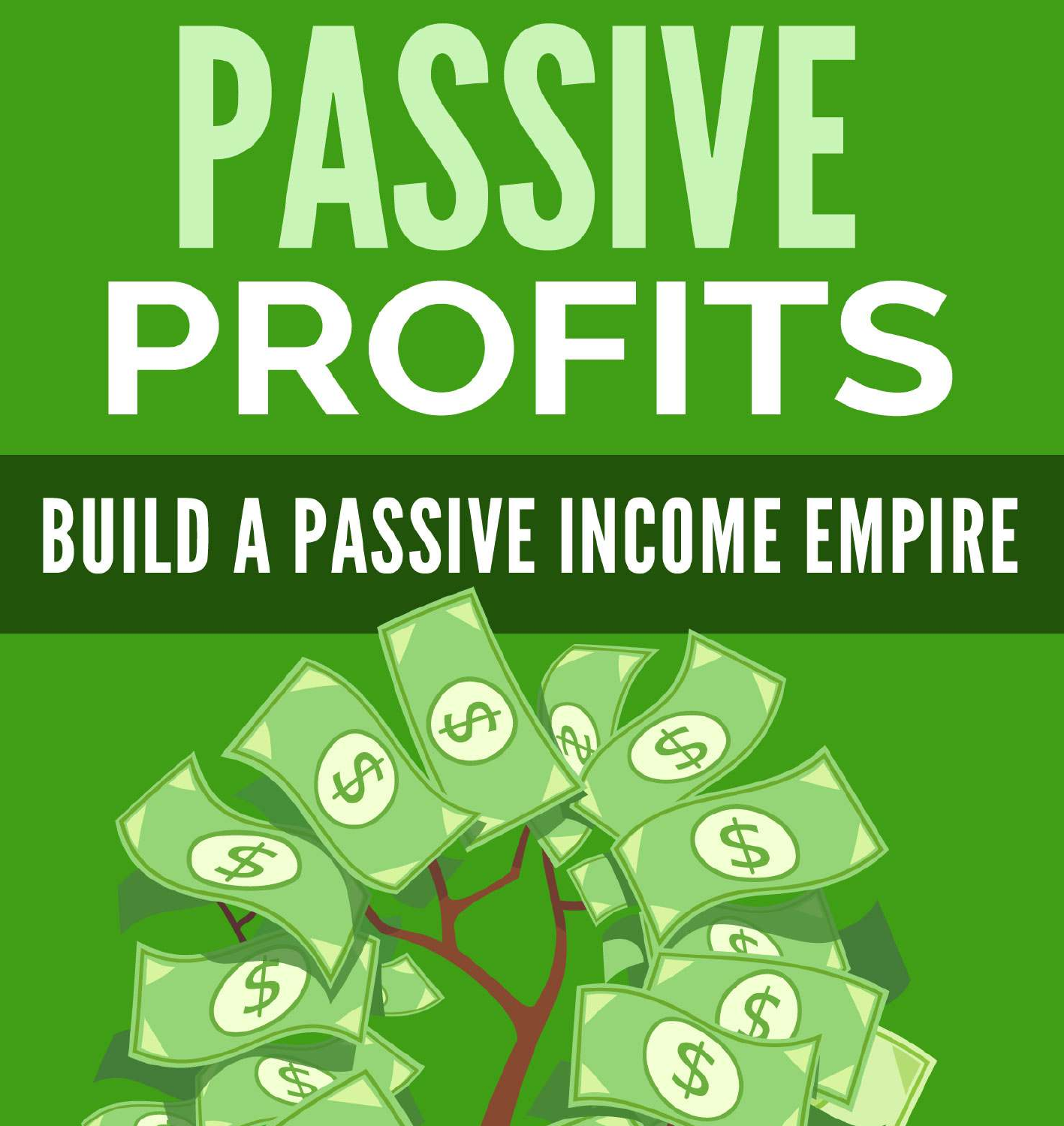#### **Copyright ©**Allrights reservedworldwide.

**YOURRIGHTS:**Thisbookisrestrictedtoyourpersonaluseonly.Itdoesnotcomewithanyother rights.

**LEGALDISCLAIMER:**Thisbookisprotectedbyinternationalcopyrightlawandmaynotbecopied,reproduced, givenaway,orusedtocreatederivativeworkswithoutthepublisher's expressed permission.The publisher retains fullcopyrights tothis book.

Theauthorhasmadeeveryreasonableefforttobeasaccurateandcompleteaspossibleinthecreationofthisbo okandtoensurethattheinformationprovidedisfreefromerrors;however,theauthor/publisher/resellerass umesnoresponsibilityforerrors,omissions,orcontraryinterpretationofthesubjectmatterhereinanddoesn otwarrantorrepresentatanytimethatthecontentswithinareaccurateduetotherapidlychanging nature of theInternet.

Any perceived slights of specificpersons,peoples,or organizations are unintentional.

Thepurposeofthisbookistoeducateandthere arenoguaranteesofincome,salesorresultsimplied.Thepublisher/author/resellercanthereforenotbehelda ccountableforanypoorresultsyoumayattainwhenimplementingthetechniquesor whenfollowing anyguidelines setoutfor you inthis book.

Anyproduct,website,andcompanynamesmentionedinthisreportarethetrademarksorcopyrightpropertie softheirrespectiveowners.Theauthor/publisher/resellerarenotassociatedoraffiliatedwiththeminanyway .Nordoesthereferredproduct,website,andcompanynamessponsor,endorse,orapprove this product.

**COMPENSATIONDISCLOSURE:**Unlessotherwiseexpresslystated,youshouldassumethatthelinkscontaine dinthisbookmaybeaffiliatelinksandeithertheauthor/publisher/resellerwillearncommissionifyouclickont hemandbuytheproduct/servicementionedinthisbook.However,theauthor/publisher/resellerdisclaiman yliabilitythatmayresultfromyourinvolvementwithanysuchwebsites/products.Youshouldperformduedilig encebeforebuyingmentionedproducts or services.

Thisconstitutestheentirelicenseagreement.Anydisputesortermsnotdiscussedinthis agreementare atthe sole discretionof the publisher.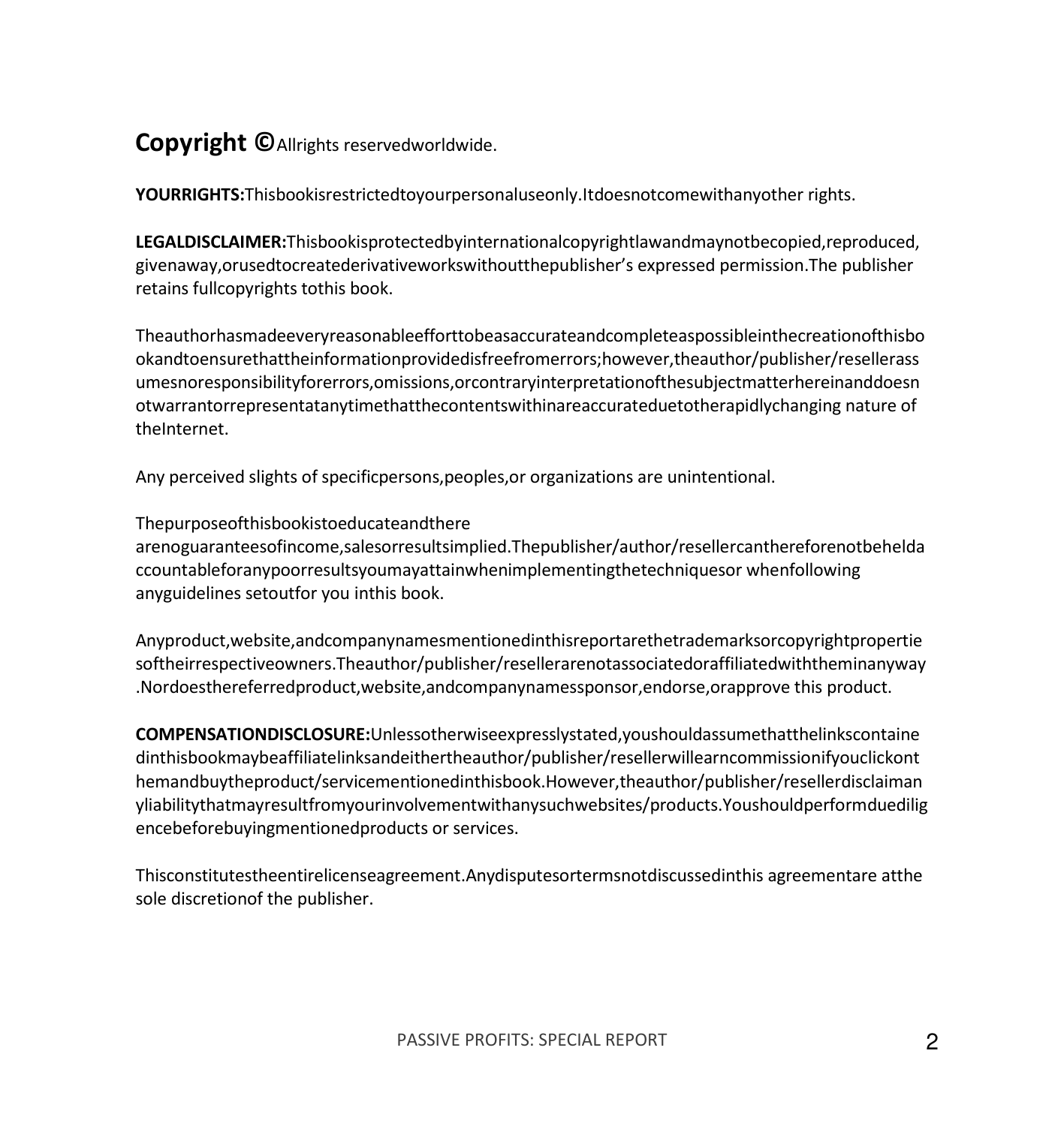## **Table of Contents**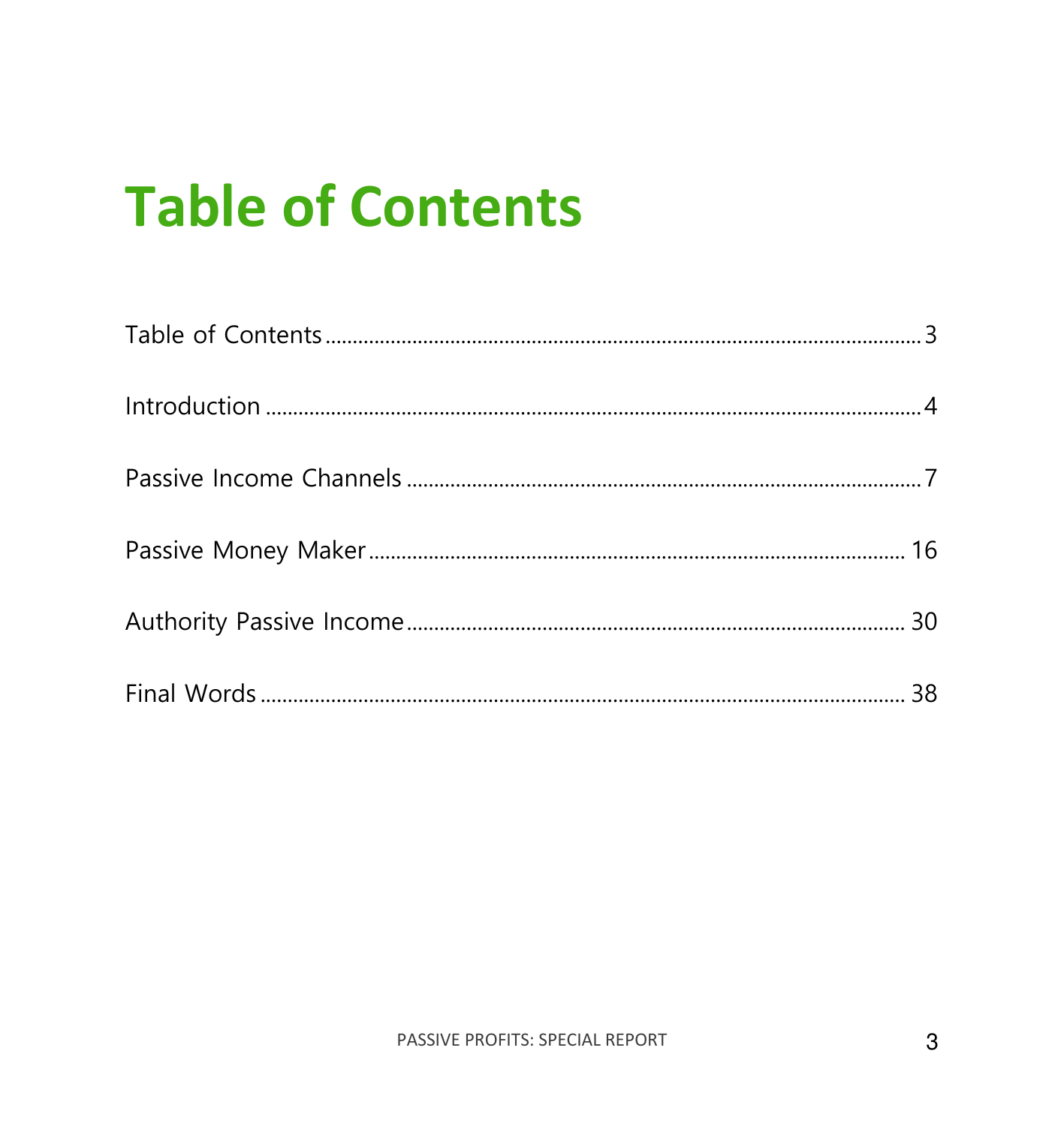## **Introduction**

There's nothing better than **passive income**.

With passive income channels, you're not limited by how much money you can make because it's not based on the time you put into it.

Instead, you build your income channel once and it goes on to make you money for years to come.

Imagine just how much a solid and reliable source of passive income could ultimately change your life.

You'd finally be able to live the dream lifestyle where you can enjoy time with friends and family while maintaining a viable and consistent source of income.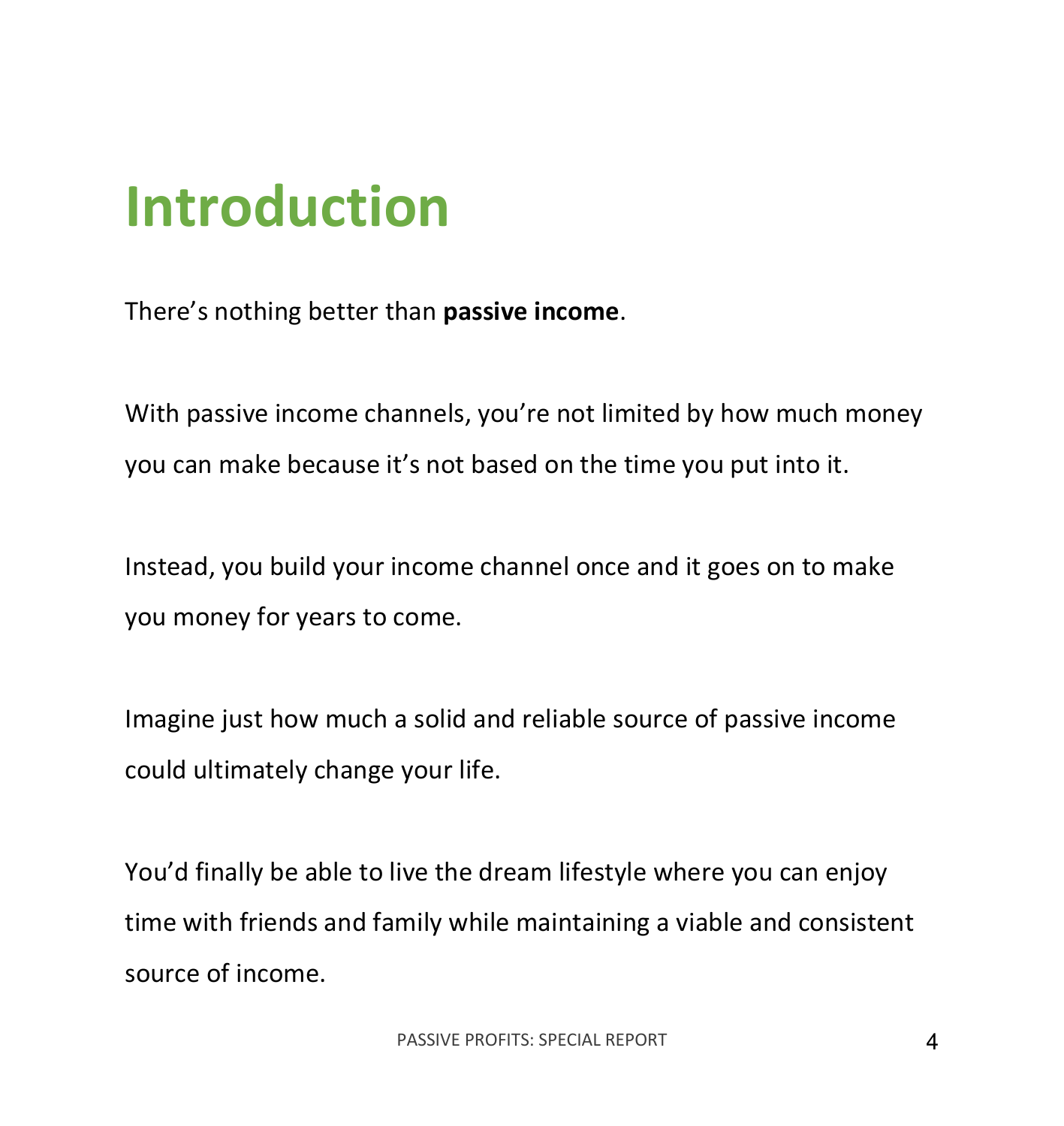Exciting, right?

So, the only question that should be on your mind is…

#### *How can I start building unstoppable passive income channels?*

That's what this special report is all about.

I'll show you exactly how you can start generating passive income from some of the top hands-free money making opportunities.

These passive income channels are based on proven, working strategies that have been responsible for generating thousands of dollars a month.

So, without further delay, let's begin!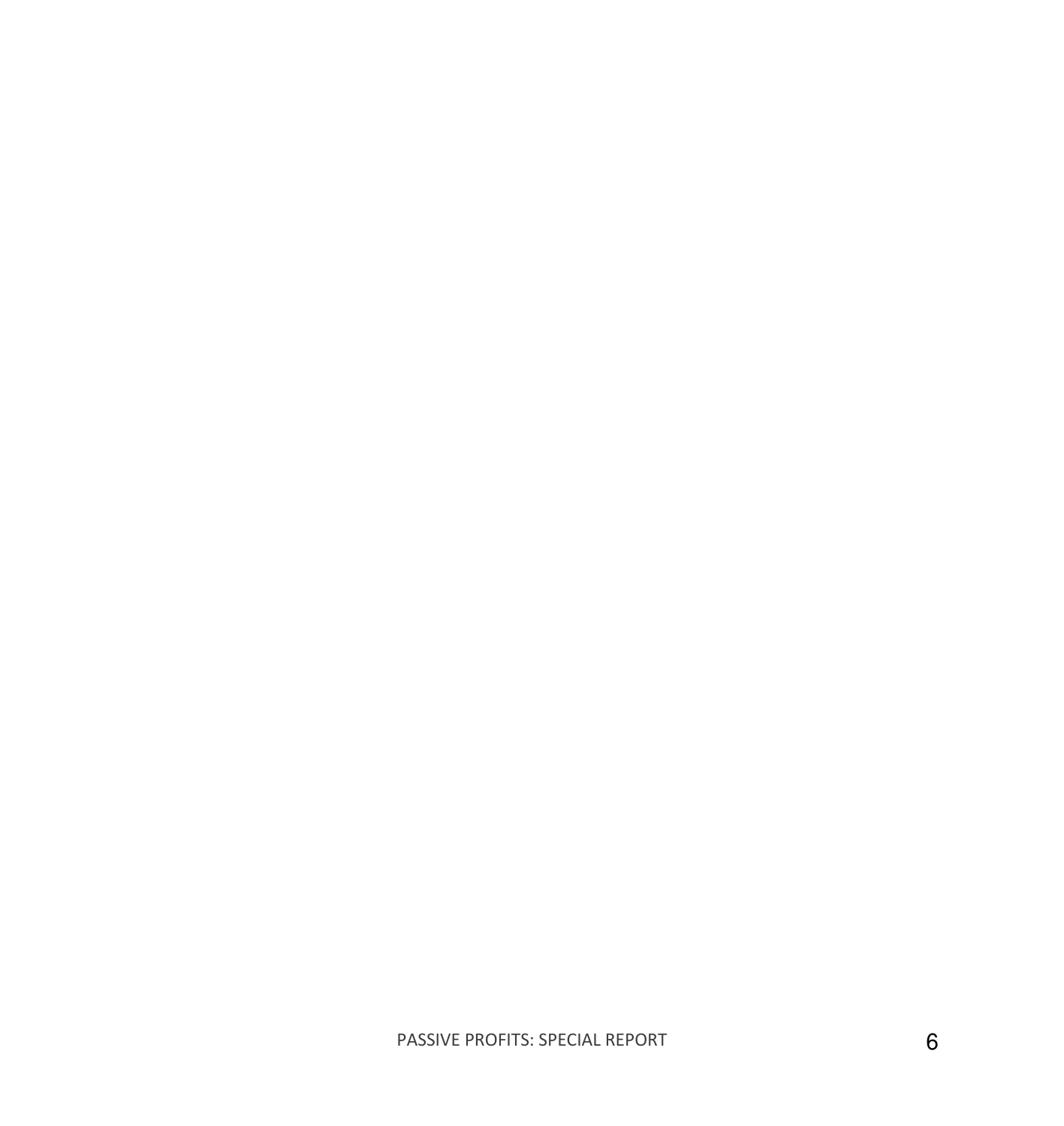## **Passive Income Channels**

Let's jump right into it by taking a closer look at **2** of the easiest ways of create passive income online.

#### **Passive Income Channel #1: Membership Sites**

*I know what you're probably thinking…*

Membership sites require monthly updates so how can it truly be a source of passive income?

The truth is, you can create all the content upfront and then drip-feed it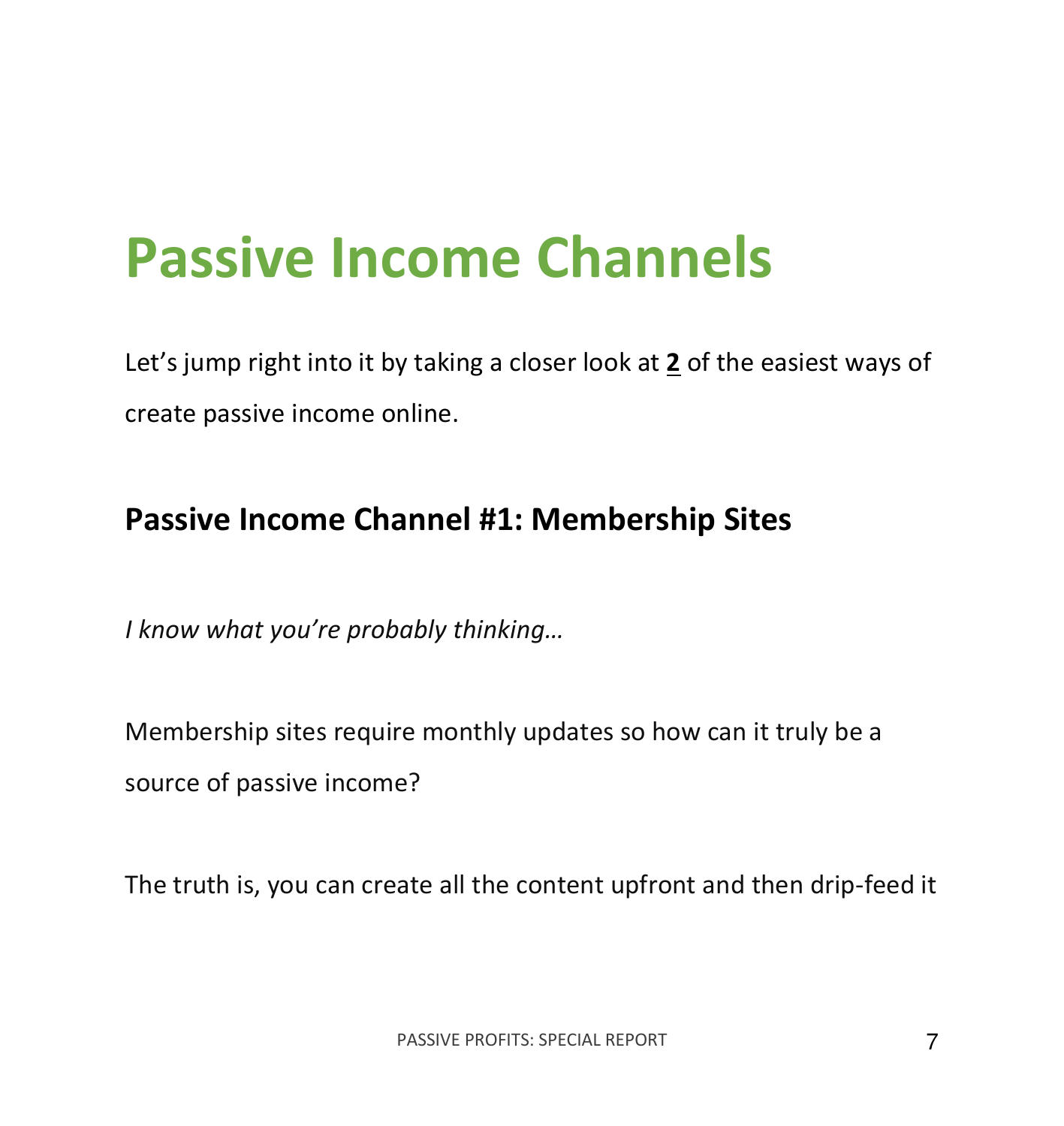to your members so that they are given access to new material every 30 days.

Sure, you'll spend some time upfront getting the membership site ready and creating enough content to sustain members for several months, but once you have laid out the groundwork it can run on almost complete autopilot. Then you can spend whatever time you wish working on new content for a future update.

Membership sites can also be set up where it simply provides access to fresh content on a limited cycle, such as a 6-month membership site that ends with a final update.

For example, a subscriber would join and be able to access content from month 1. Perhaps this is a series of eBooks, or video training.

Then, that subscriber would then pay for access to the second month's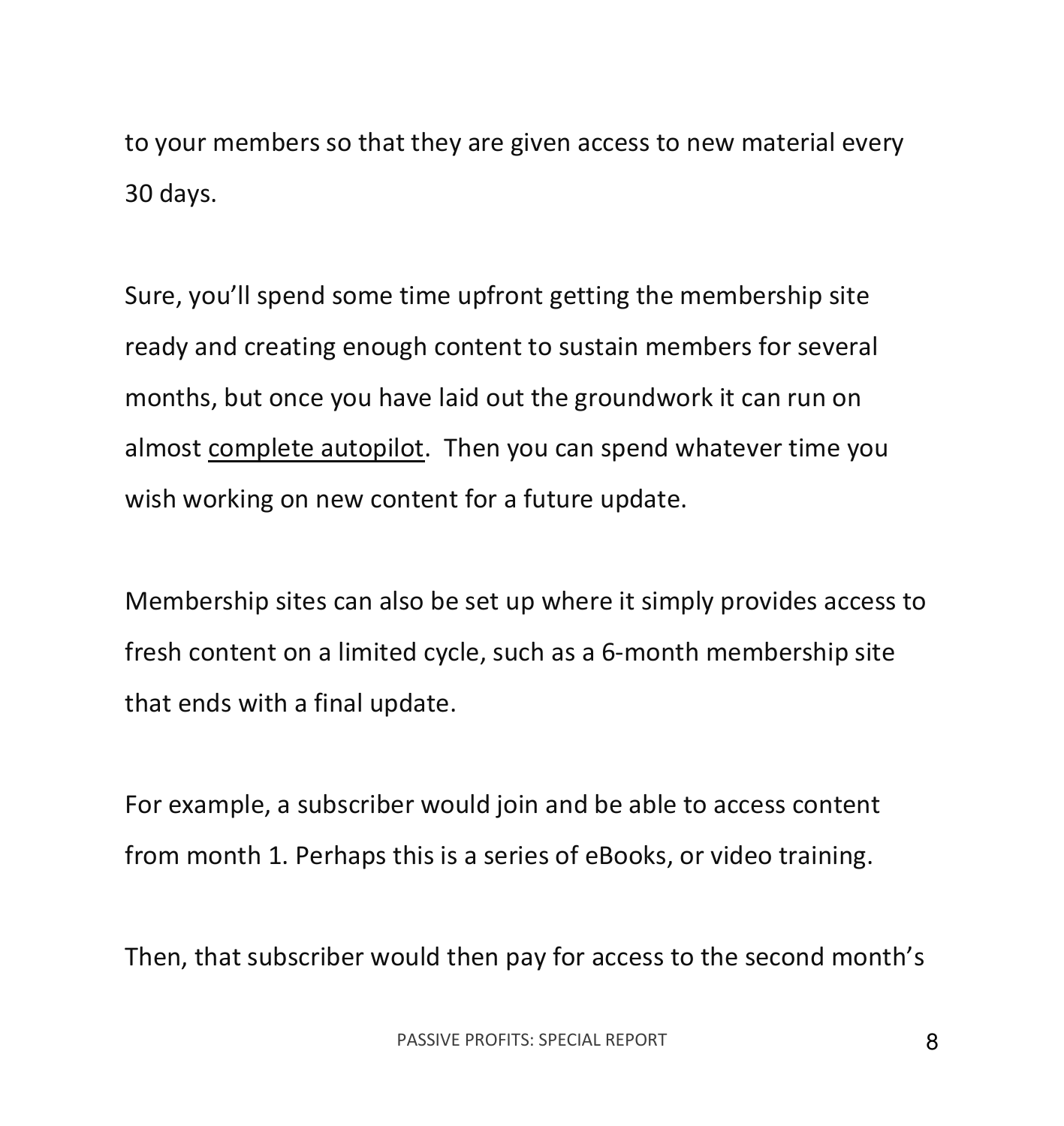content. Their member's area would automatically update to include the next month's content and so on.

By the end of the membership cycle (month 6, in this example), they would pay one final time to receive access to the remaining training tools. Then once that final month has been billed, no further content is provided and billing ends.

There are many ways to create membership sites that can run on autopilot, or that require very little work. It's entirely up to you how much time you spend on your website and whether you decide to create most content upfront and limit its cycle, or develop a continuity website that needs regular updates.

You can also save yourself time and money by purchasing pre-made digital products from [PLR membership websites](https://www.indigitalworks.com/) that you can publish and charge access to. These require no upfront work whatsoever.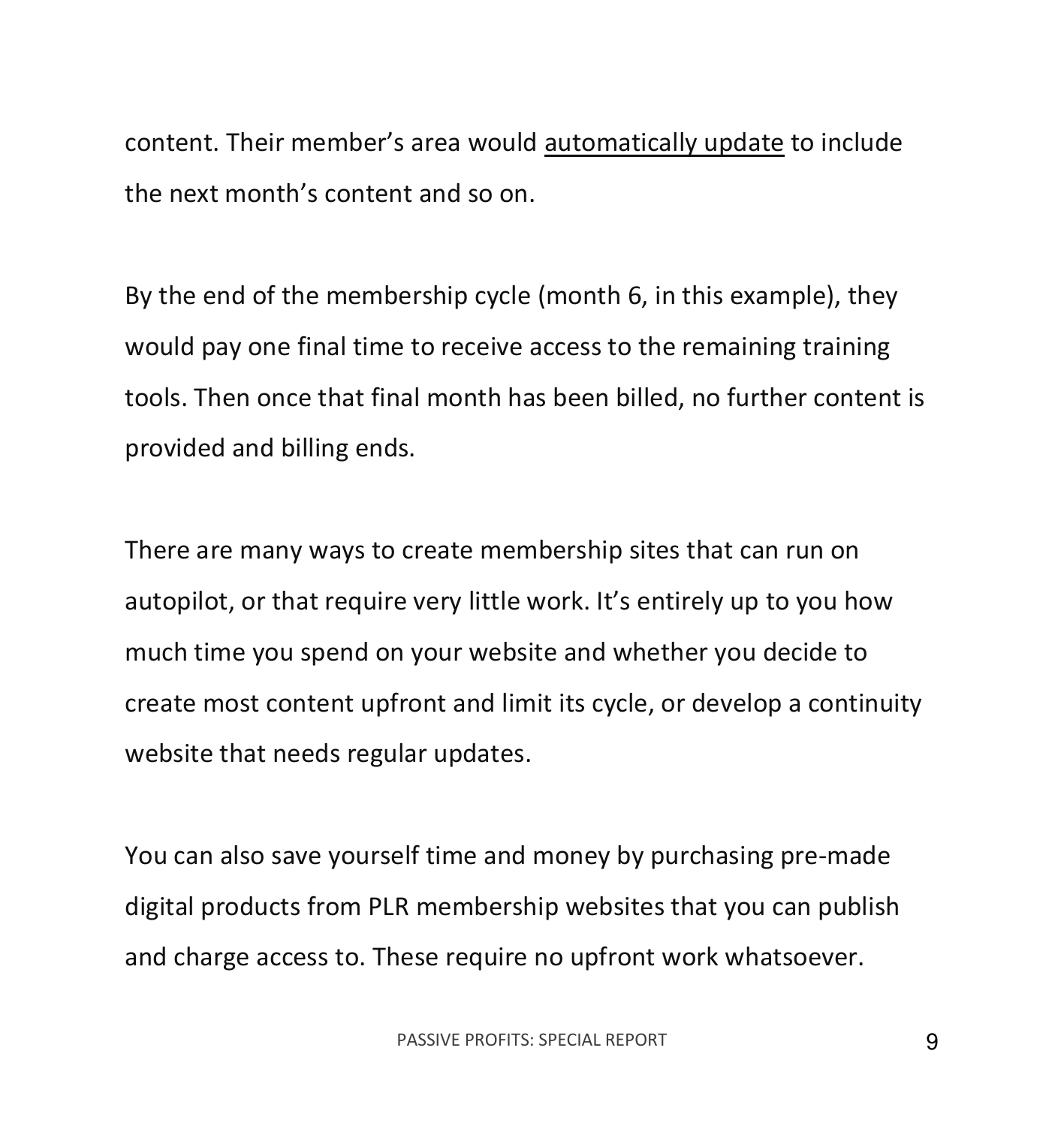Regardless how you decide to structure your membership site, one of the easiest ways to launch a website while ensuring that your content is protected is with Product Dyno.

You can find it here: [http://www.ProductDyno.com](http://www.productdyno.com/)

Product Dyno works for every type of digital product imaginable. It's also easy to set up so it protects a single digital product, or power up an entire membership site with recurring billing.

It's a flexible yet powerful product enabling you to host all your pages via Product Dyno, or use your own domain.

I highly recommend checking it out if you want to simplify the process and get started quickly.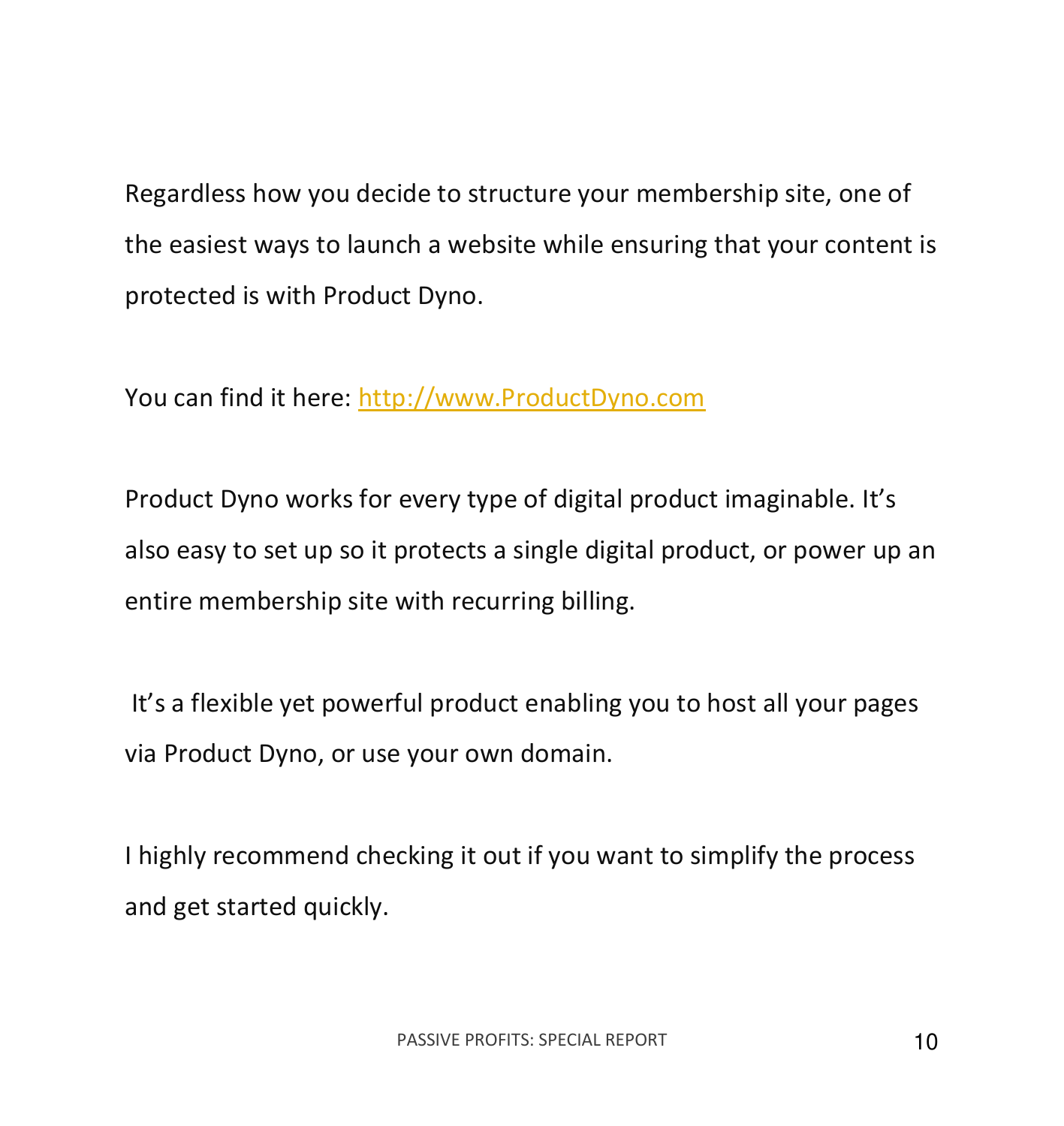#### **Passive Income Channel #2: Amazon KDP**

One of the easiest ways to generate passive income is by publishing books on Amazon. This is something anyone can do even if you're not a prolific writer.

In fact, you can easily outsource a combination of low content books as well as Kindle based fiction or nonfiction content and then publish them instantly on Amazon KDP.

Self-publishing is a powerful, yet simple way to start building income on total autopilot. Once you've published your books and created an optimized book page that drives in readers, you can virtually set and forget your listings and they'll continue to generate royalty checks every single month.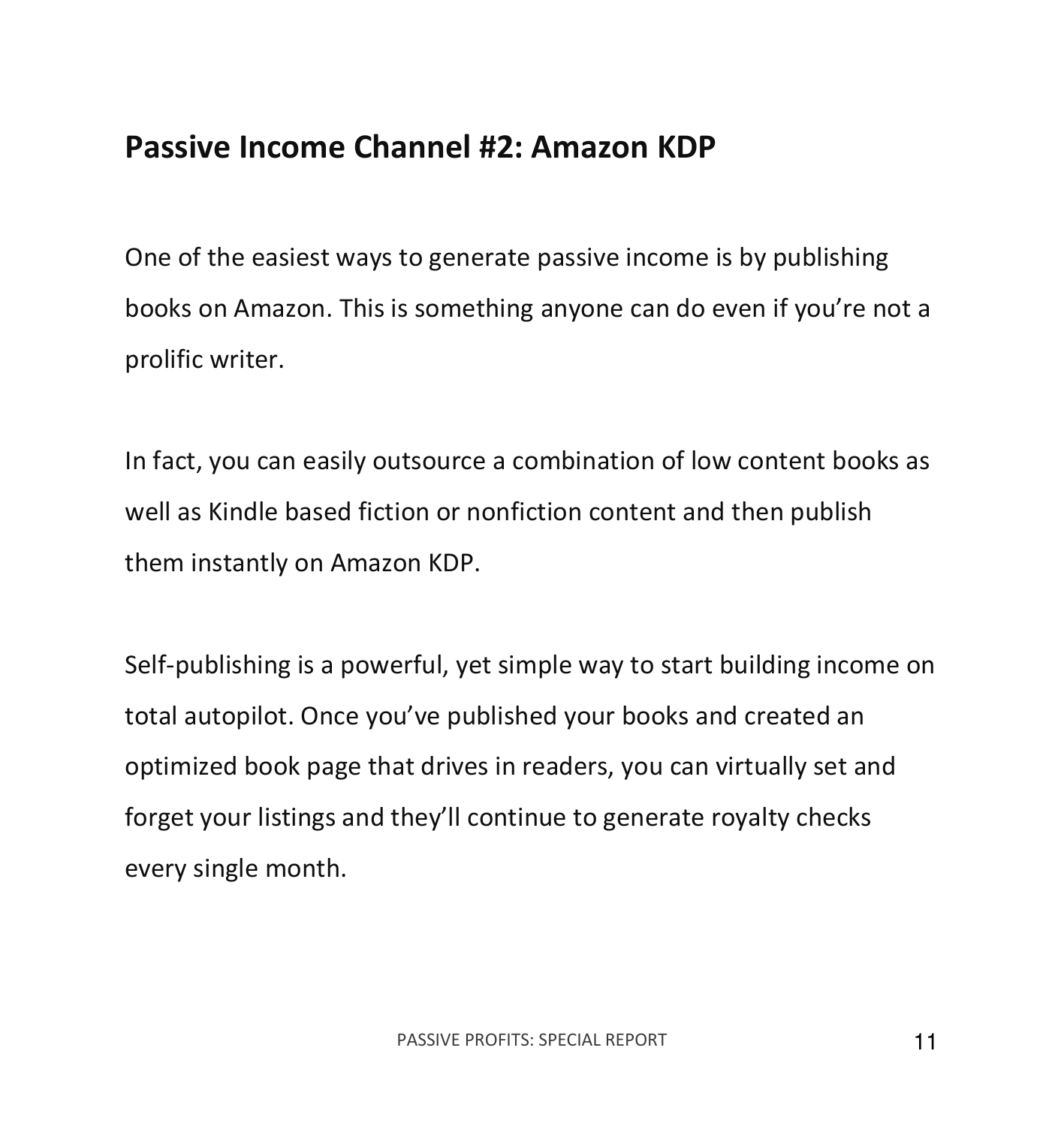If you aren't familiar with what low content books are, think about journals, planners and organizers. Journals are extremely popular in countless niche markets and very easy to create. In fact, you could have hundreds of low content books published in a matter of days with very little upfront costs involved.

If you'd like to find out about a proven way to create profitable low content books without lifting a finger, check out [http://www.LowContentMastery.com](http://www.lowcontentmastery.com/) where you'll be able to gain access to a fully-loaded training course that includes all the tools you need to get started.

Regardless what genre you're interested in, you can quickly find qualified and seasoned writers on marketplaces like [http://www.UpWork.com](http://www.upwork.com/)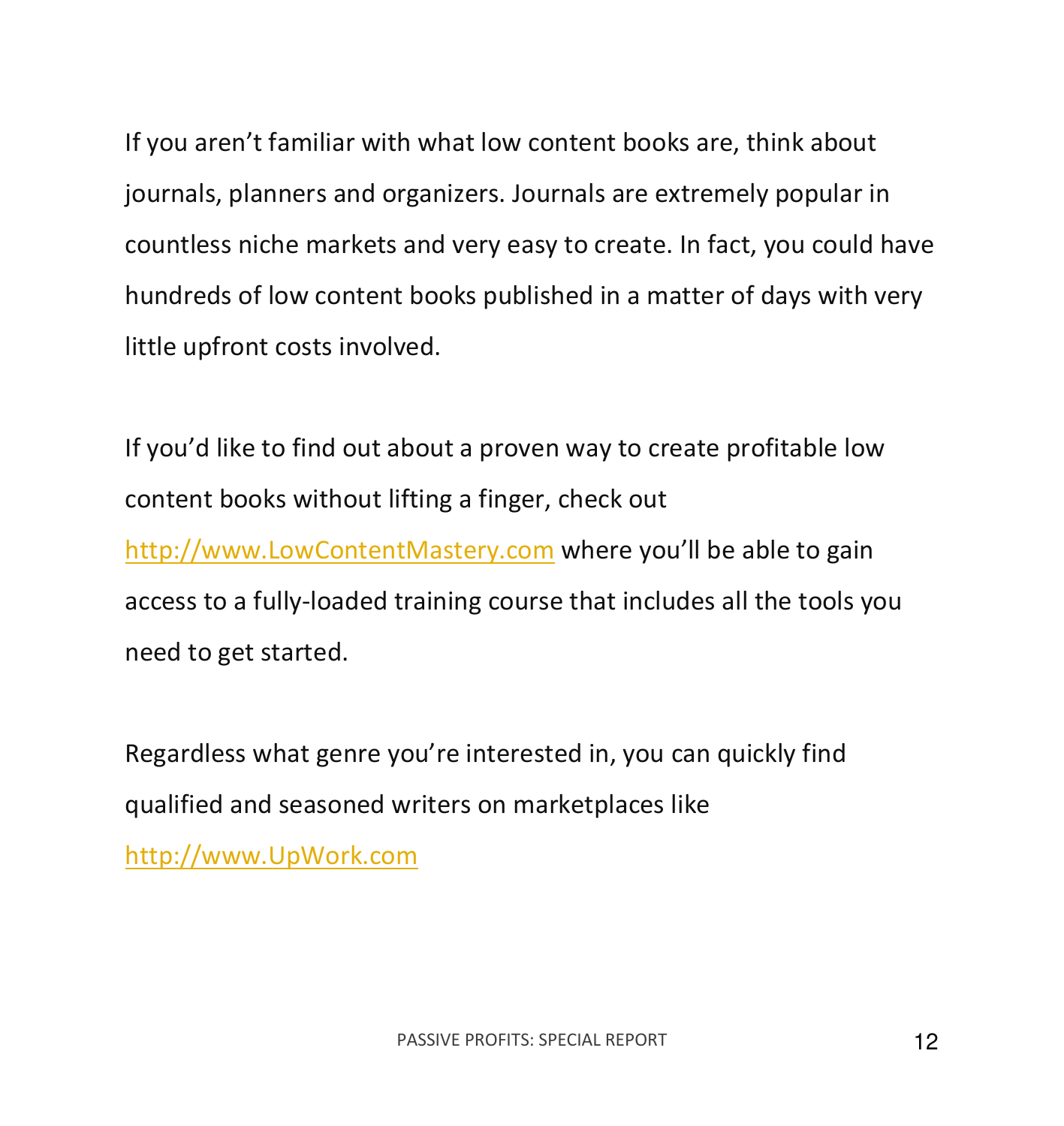Start by providing writers with a smaller task, perhaps a 5k word short story to gauge their quality and reliability. If they pass the test, hire them to write longer books.

There are countless tools available to self-published authors that will help them maximize exposure so that you can build a truly passive income channel, but did you know that your Amazon author central page is one of the most **valuable marketing tools** of all?

With an optimized Author Central account, you'll be able to:

- •Track your book sales.
- •Read and respond to book reviews.
- •Allow readers to follow you on Amazon.
- •Add an Editorial Reviews section to your books.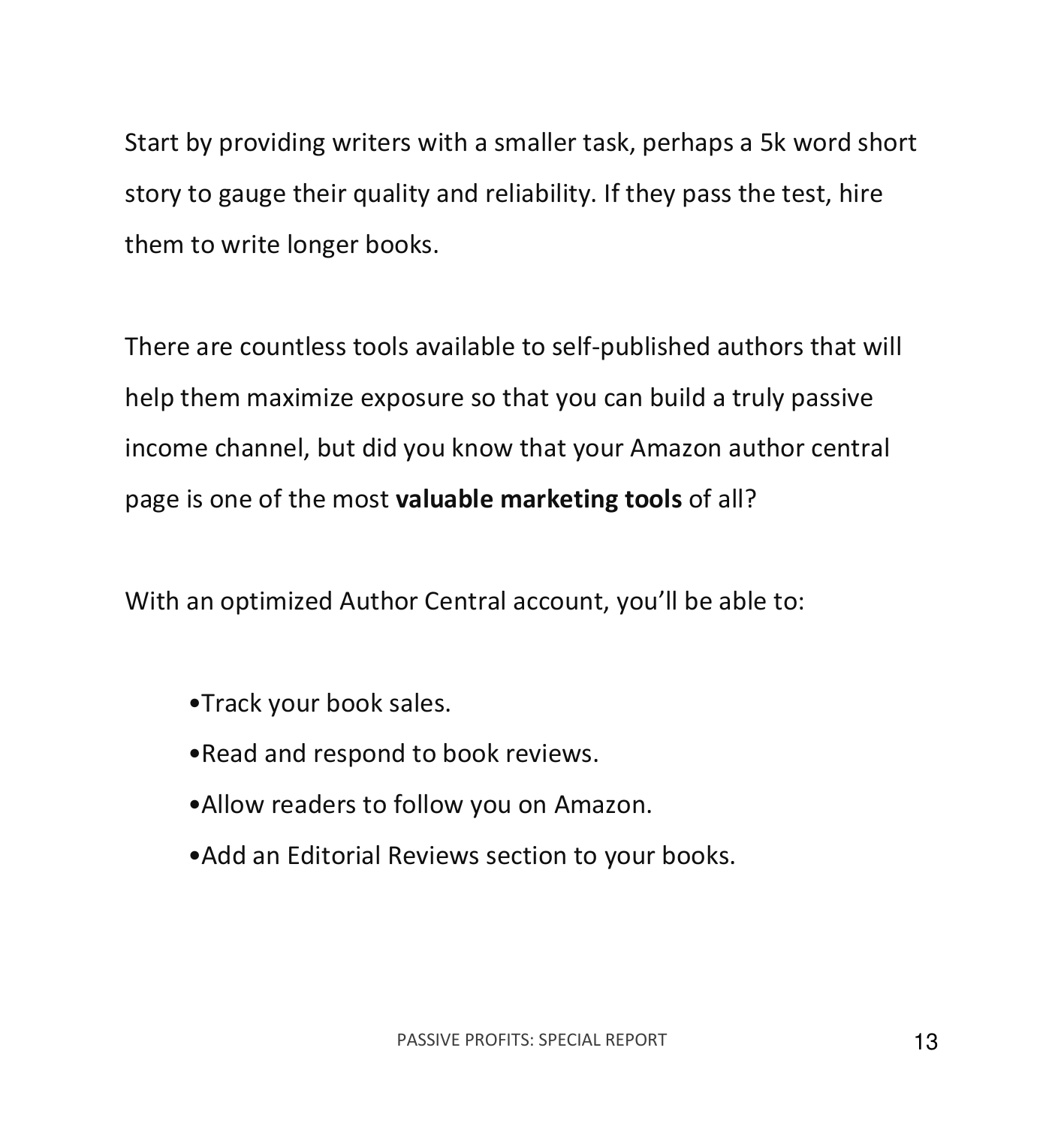#### **Create Your Author Central Account**

Before you can create your Author Central account, you'll need to have at least one published book on Amazon. One you do, head on over to <https://authorcentral.amazon.com/> to set up your free account.

When it comes to maximizing your income with KDP, you'll want to publish books frequently so work on creating a team that consists of your writers, an editor, and a cover designer.

If you really want to **automate the entire process,** you could also hire a virtual assistant who will collect the material from the rest of the team and publish your books via your KDP account.

Otherwise, once you have a team in place, you'll be able to continuously publish new stories while spending very little time on your business.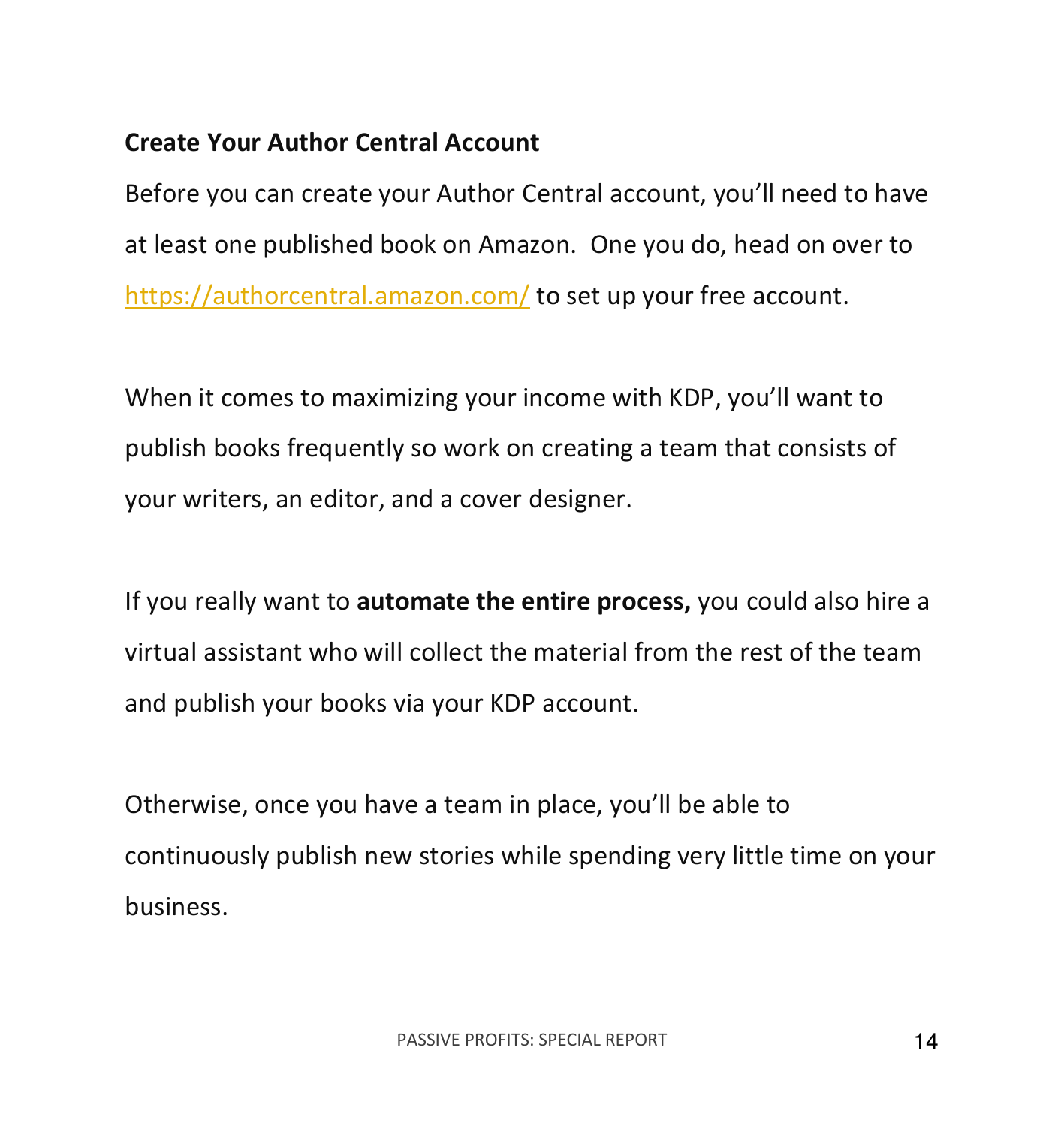In fact, other than publishing new books and checking your royalty payments, there's very little to do since Amazon will do a great job at attracting readers and funneling buyers onto your book pages.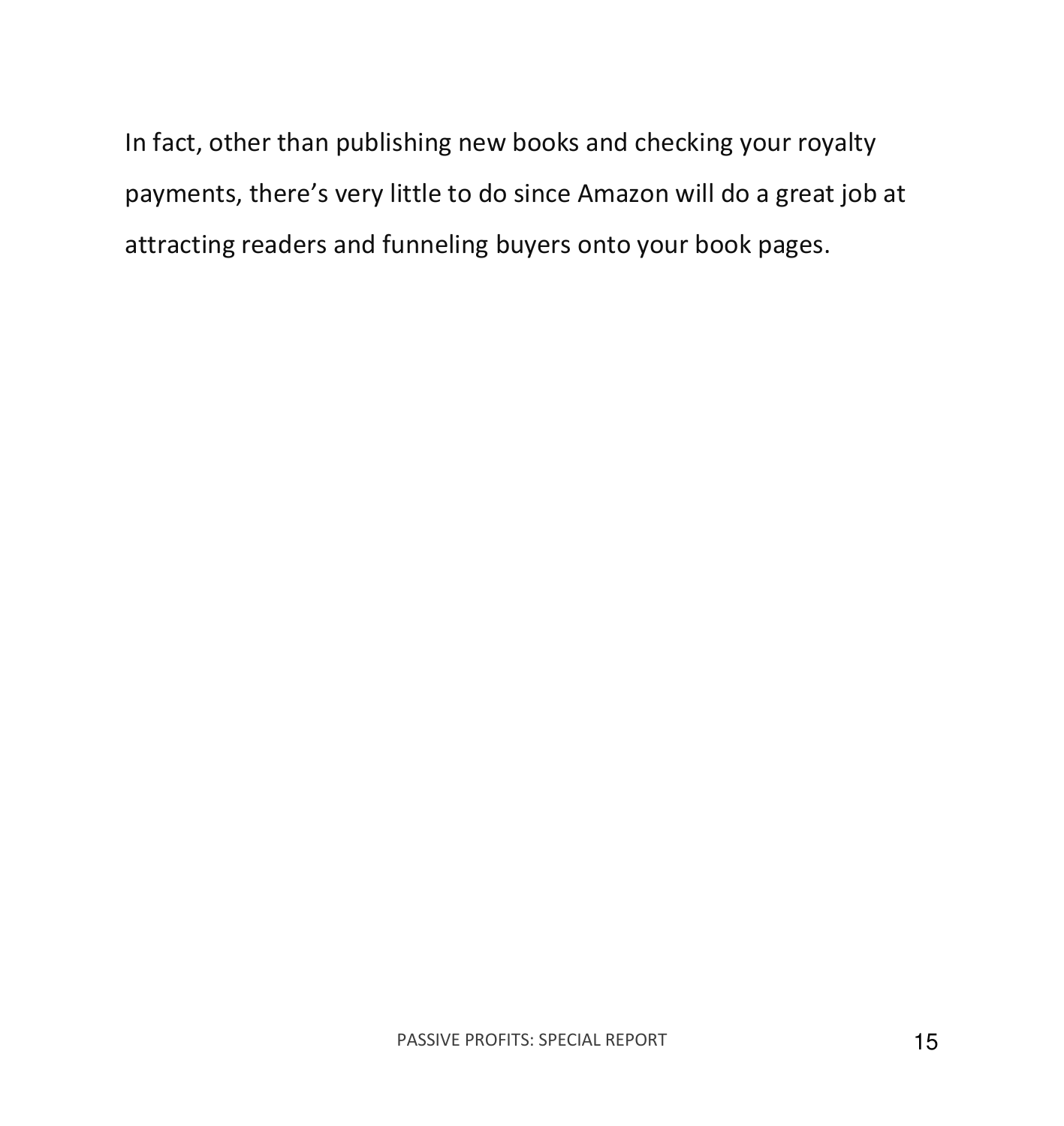## **Passive Money Maker**

Affiliate marketing is a fantastic passive income opportunity because other than spending a few minutes each week sending out emails to your list, there's very little else involved.

Of course, you'll need to build that list first and that's where the bulk of your time will be spent when just starting out. Thankfully there are several easy ways to get started even if you're a total beginner.

Here are the **3 simple steps** to becoming a successful affiliate marketer.

Step 1: List Building

Step 2: Tribe Growth

Step 3: Promote Offers

*Let's take a closer look at each step.*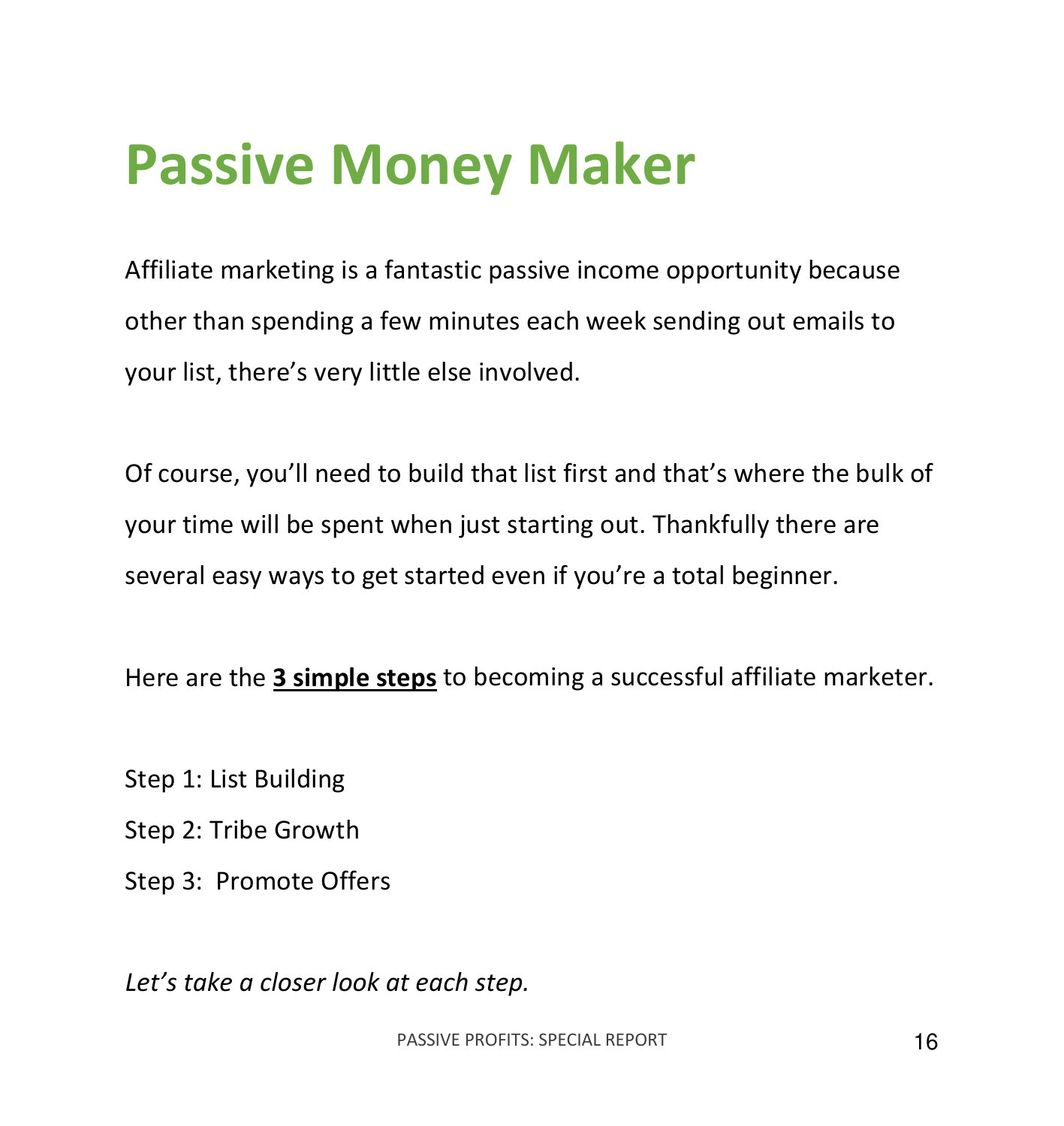The first step is to start building a list. This is a vital component to affiliate marketing because your list will be **your primary source of traffic**. It's also a cost-effective method of marketing to a targeted group of buyers. You'll never make as much money without a list and you'll struggle to automate your business without this essential tool.

To begin, you'll need a mailing list provider. Here are a couple worth looking into:

#### **GetResponse**

**>[>http://www.GetResponse.com](http://www.getresponse.com/)**

**Aweber**

**>[>http://www.Aweber.com](http://www.aweber.com/)**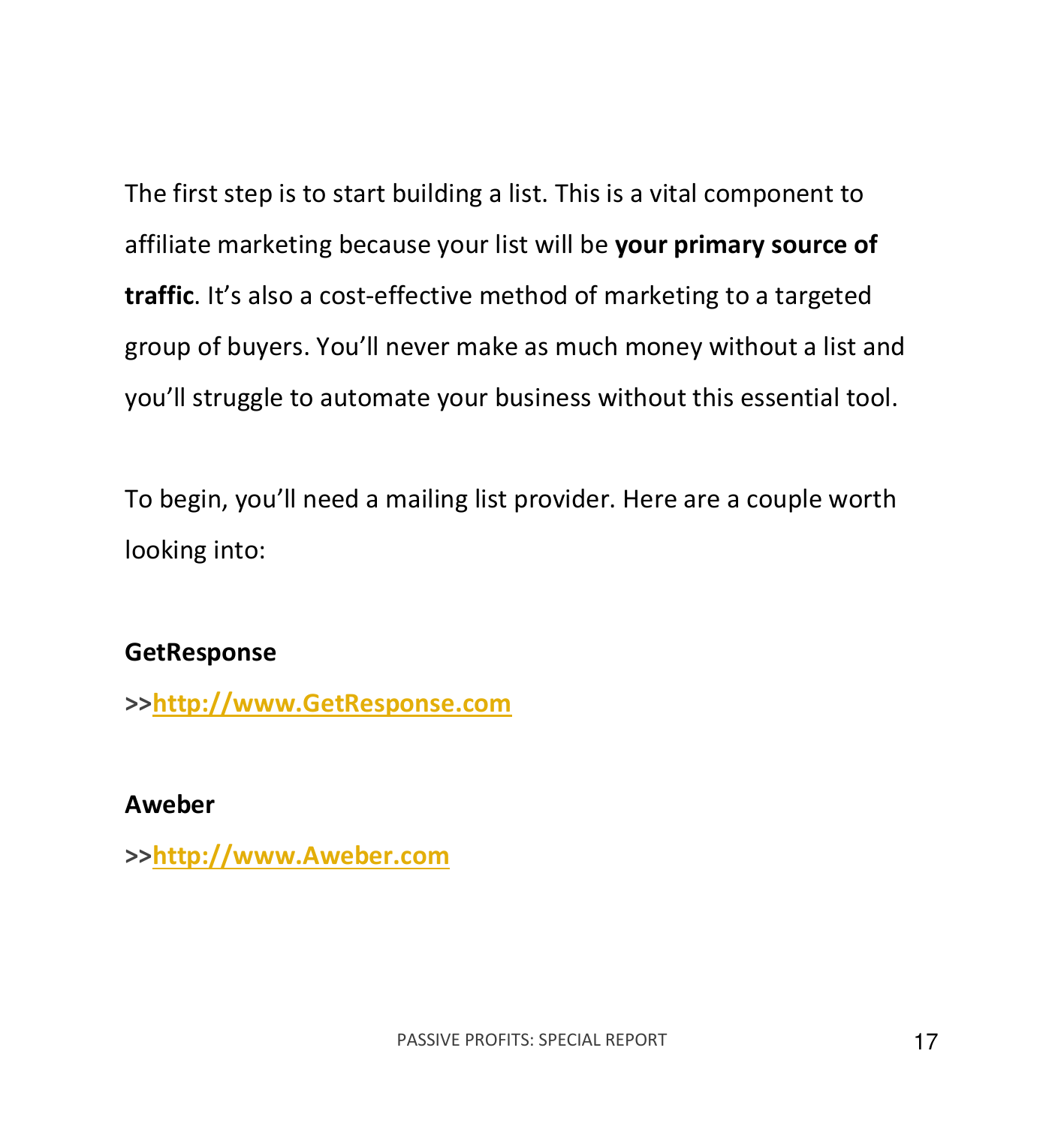When it comes to driving traffic to your squeeze page in order to start building your lists, you can do this a number of ways including:

#### **Social Marketing**

This includes Facebook ads, boosted posts, Pinterest paid promotions or Instagram ads.

Social marketing can be time consuming and if you haven't done it before it also carries a bit of a learning curve in order to figure out the best kinds of ads for each community, as well as how to maximize exposure.

Thankfully, you can easily hire a social media manager on sites like [http://www.UpWork.com,](http://www.upwork.com/) or hire a virtual assistant who will take care of a variety of tasks for you including updating websites, and helping you grow your tribe.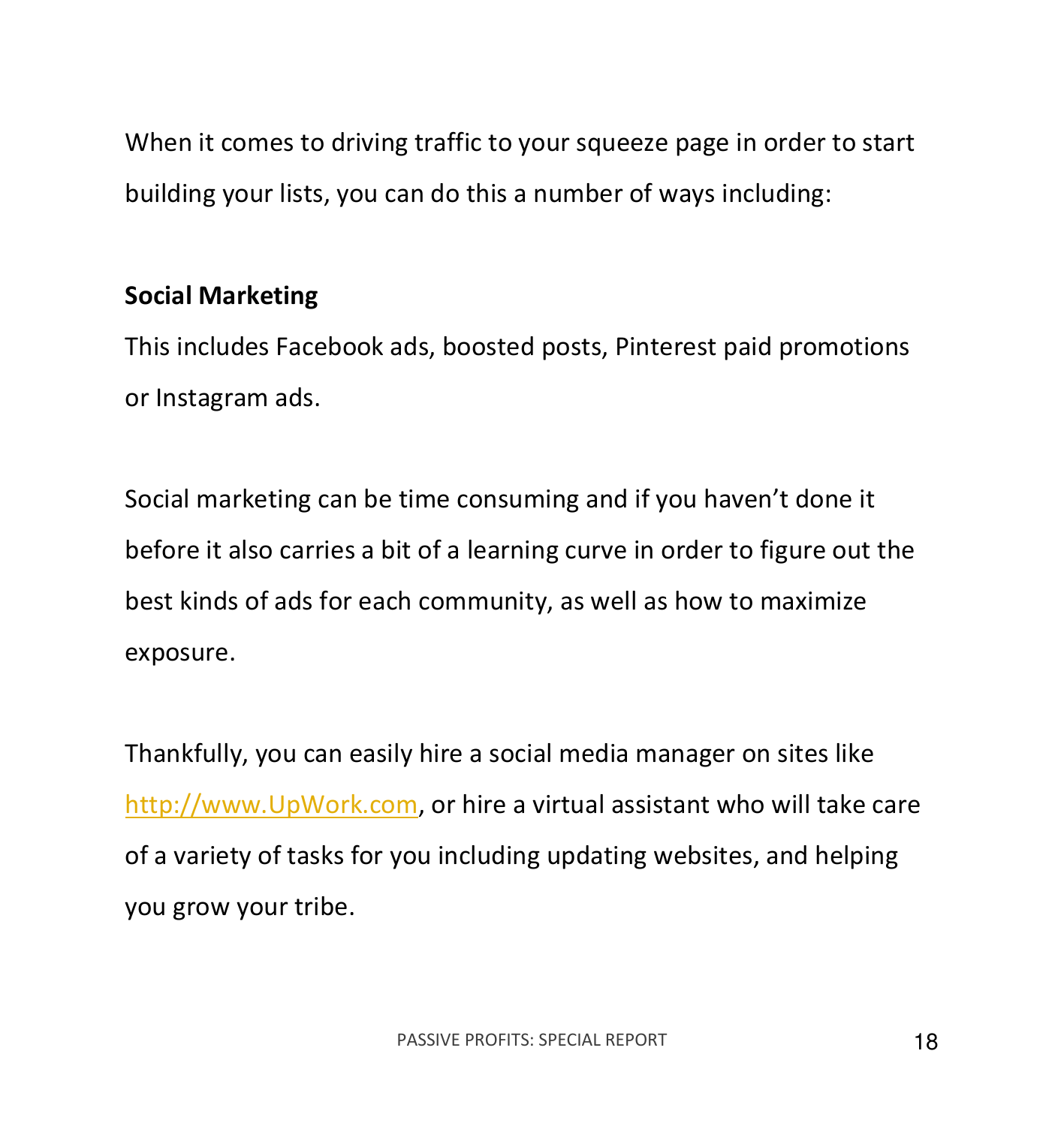#### **Solo Ads**

This essentially involves paying someone to mail their list about your offers to drive traffic to your squeeze page. Safe ads are often a very cost effective, fast way of building a list.

One of the top providers of solo ads is found at: [https://www.safe](https://www.safe-swaps.com/)[swaps.com/](https://www.safe-swaps.com/) 

#### **Giveaways**

You could reach a wide audience of targeted buyers just by creating a high quality short report on a hot niche market and giving it away through a campaign on [http://www.WarriorPlus.com](http://www.warriorplus.com/) 

This is one of the easiest ways to build a list at very little cost while simultaneously building a brand.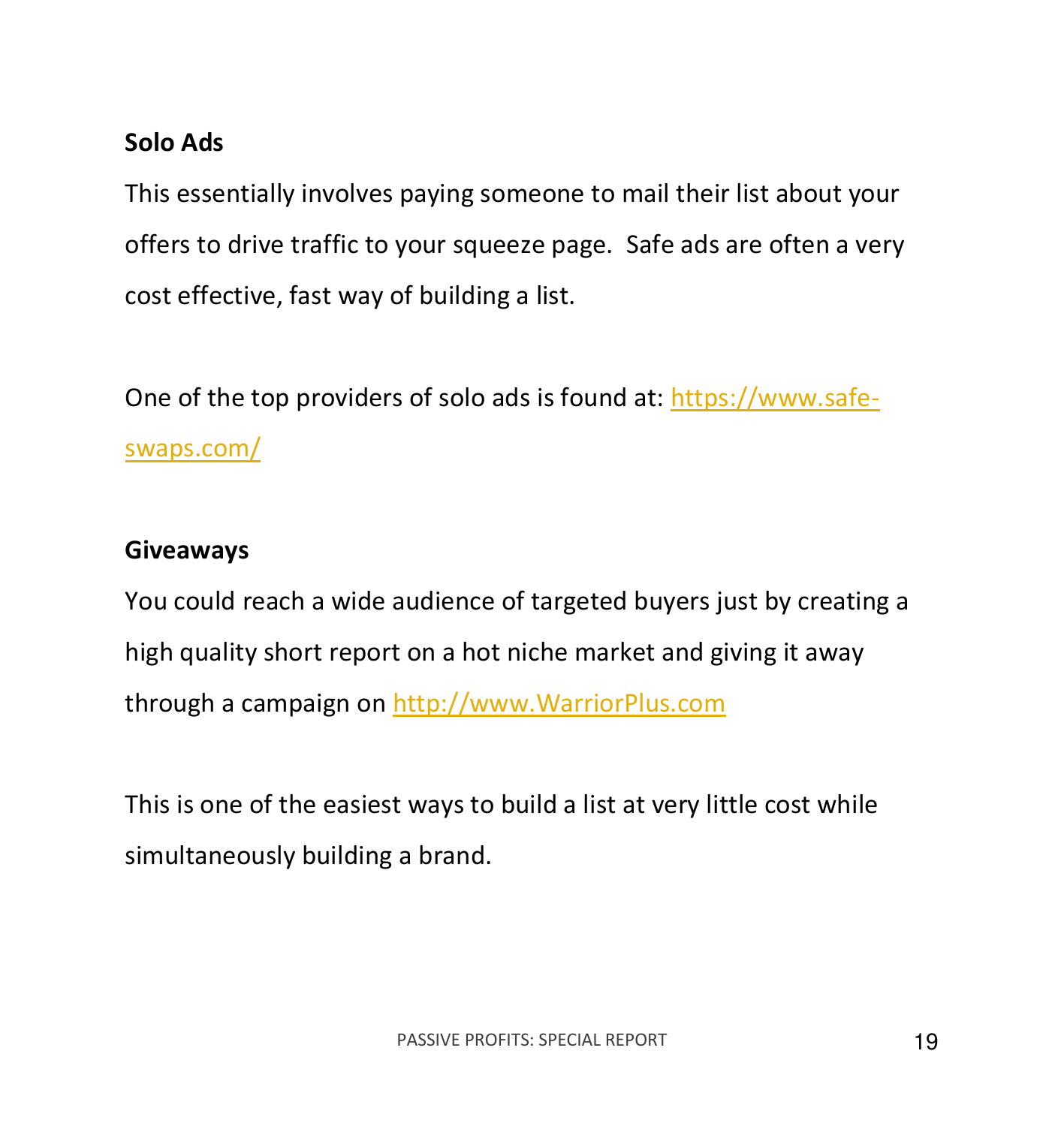You could also run a similar offer through its competing marketplace of affiliates and buyers, [http://www.JVZoo.com](http://www.jvzoo.com/) 

Step two is **growing your tribe** of potential buyers.

This begins with providing them with incentive to join your list. You'll then want to create some sort of lead magnet—a giveaway to entice people to subscribe to your email list—and a squeeze page with your opt-in box that allows people to enter their name and email address to subscribe to your list.

If you aren't sure how to set up a squeeze page, you can cut out all of the work by signing up for a service such as:

#### **LeadPages**

**>[>http://www.LeadPages.net](http://www.leadpages.net/)**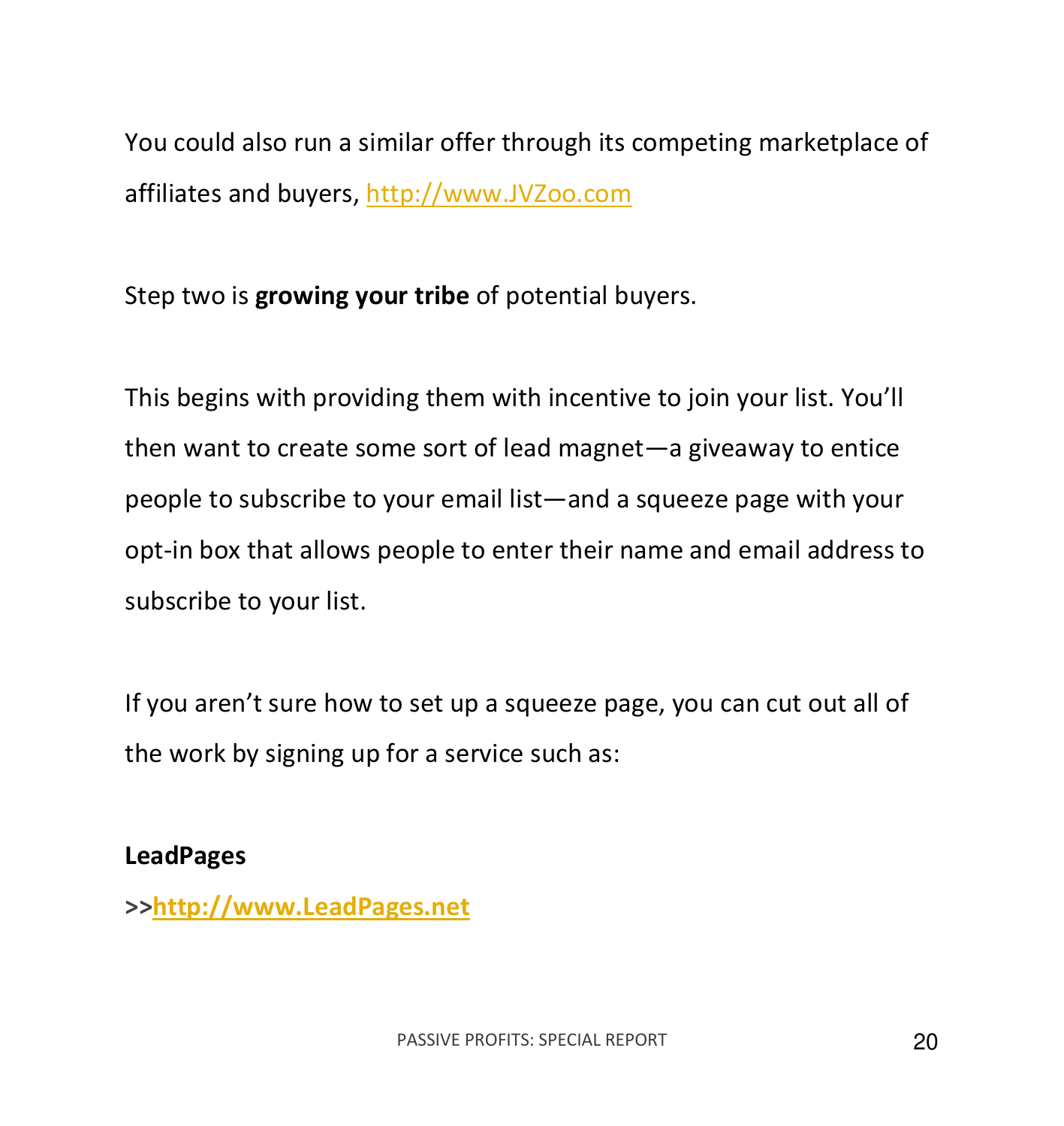Lead Pages will generate squeeze pages, landing pages and opt-in forms, while providing you with in-depth data regarding your subscription rates and important demographic information. I highly recommend investing in this if you can afford to. It'll simplify everything.

You'll also want to make sure to offer an incentive or "subscriber bribe" on your squeeze page.

If you've never heard of an incentive offer before, it's basically a giveaway that entices visitors into subscribing to your list to gain access to more information.

You could offer short reports, or quickly repurpose PLR content from reliable providers like indigitalworks.com by:

• Renaming the product.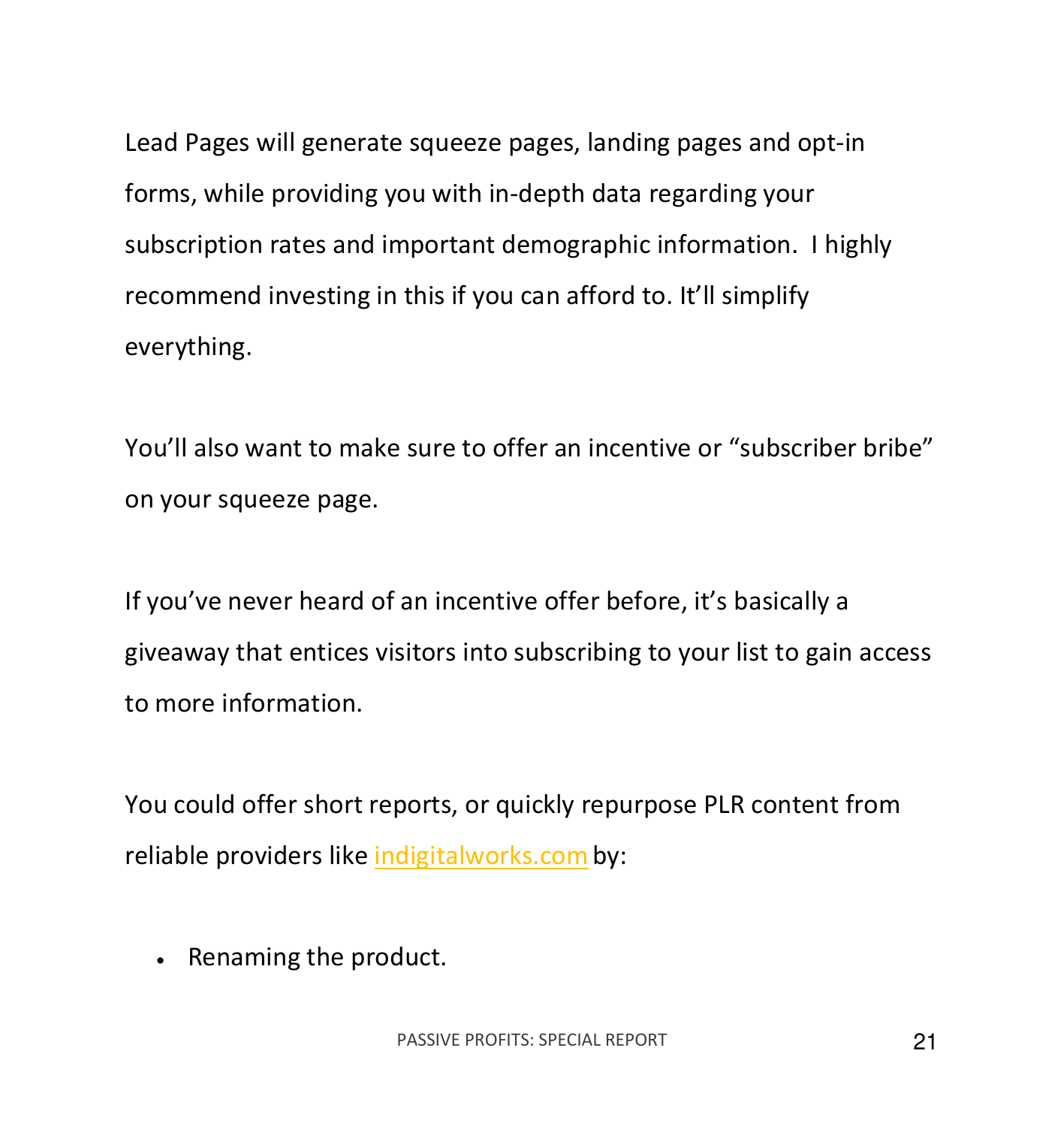- Repackaging with various content into one bundle or course.
- Proofreading the content.
- Adding your own content.
- Repurposing the content in video or audio format.

As long as what you are offering is relevant to your target market, and is as unique and high quality as possible, your squeeze page should do its job of converting visitors into active subscribers.

One of the easiest ways to start building your list is to purchase precreated high quality [PLR lead magnets](https://www.idplr.com/) that are designed to attract subscribers.

These **done-for-you packages** come with everything you need to get started including a responsive squeeze page, 20-25 page report and even 7-day autoresponder follow ups that help to nurture your list and build a relationship with your leads.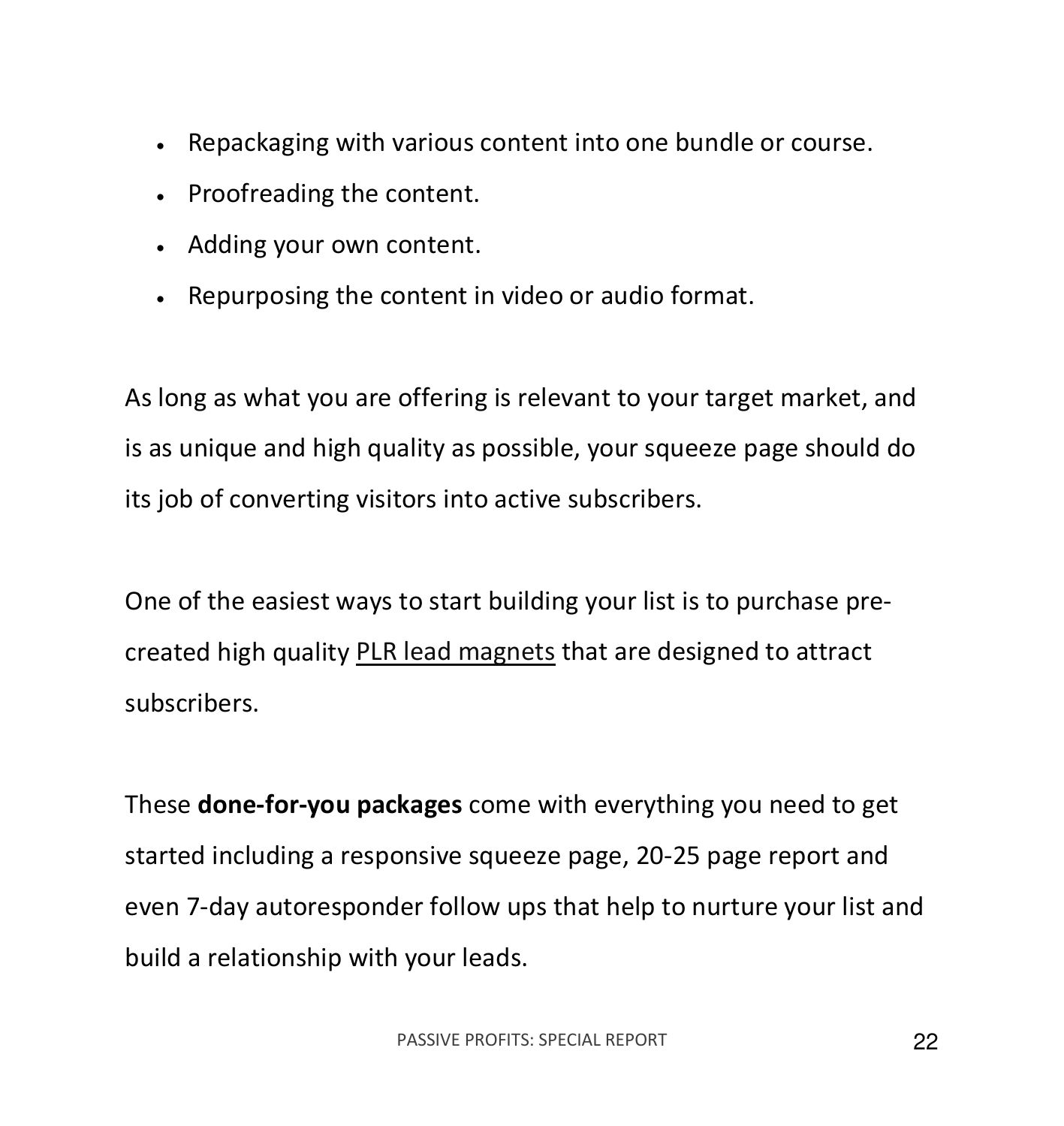Another fantastic resource that handles everything from list building, lead pages to helping you build a profitable funnel that can run on autopilot is Click Funnels. You can find more about that here: [https://www.clickfunnels.com](https://www.clickfunnels.com/) 

And finally, it's time to make money by promoting high-quality products that you believe your subscribers will appreciate.

You can find products on many different marketplaces, but if you're looking for instant commissions instead of having to wait for payments you'll want to create accounts at:

[http://www.JVZoo.com](http://www.jvzoo.com/) 

[http://www.WarriorPlus.com](http://www.warriorplus.com/)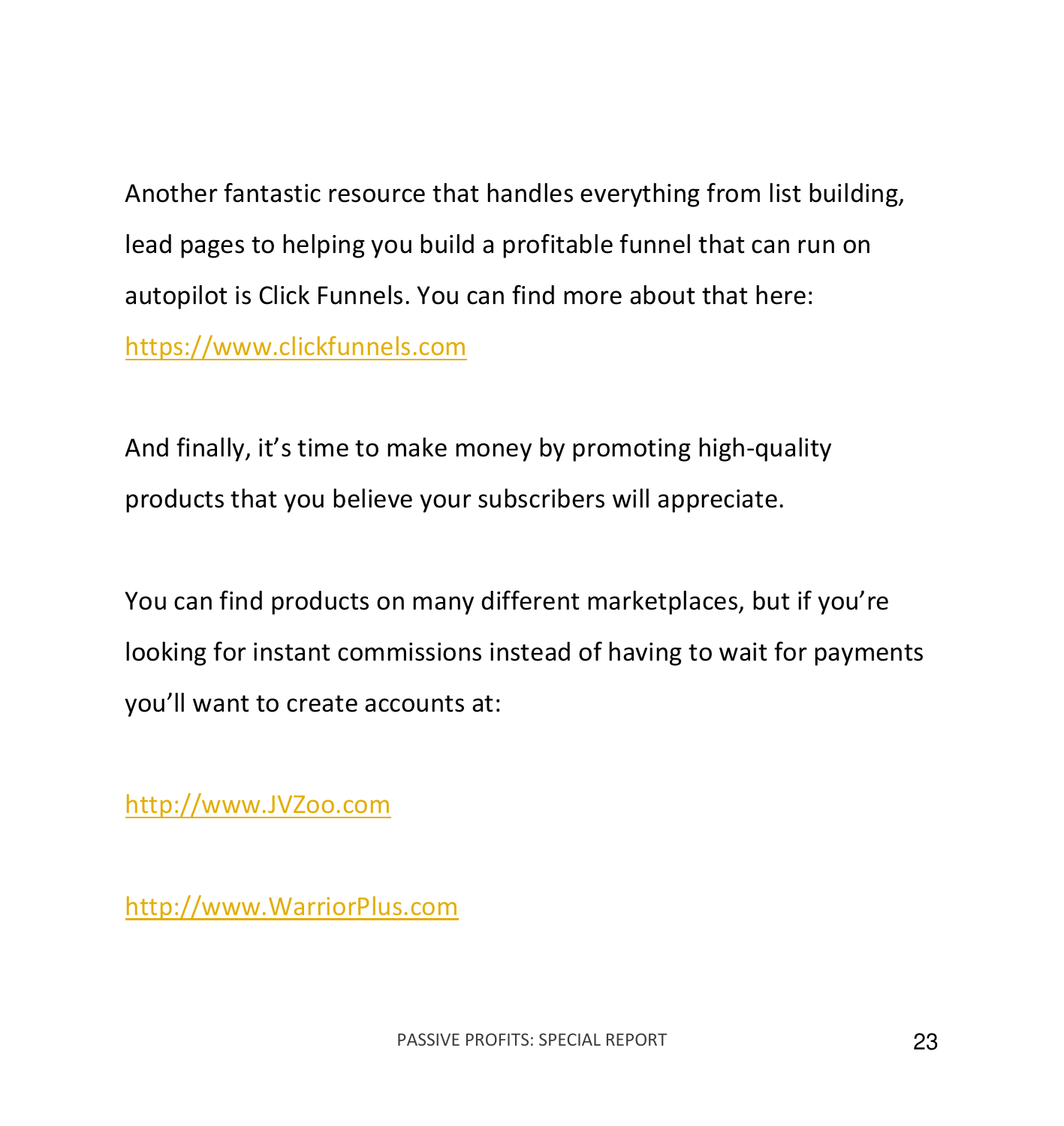Both JVZoo and WarriorPlus provide the opportunity to generate instant payments every time someone purchases through your affiliate link.

Keep in mind that when just starting out, if you don't have a track record of sales, some vendors may choose to hold your commission payments for 30-45 days.

Once you start selling and have proven that you're able to generate sales while keeping refunds down, you'll find it easier to get approved for instant commissions.

When it comes to maximizing your income with affiliate marketing, the key is to offer a bonus - something extra - that adds instant value to a purchase. That way, subscribers are more likely to purchase through your link than through a competitor who isn't offering anything more.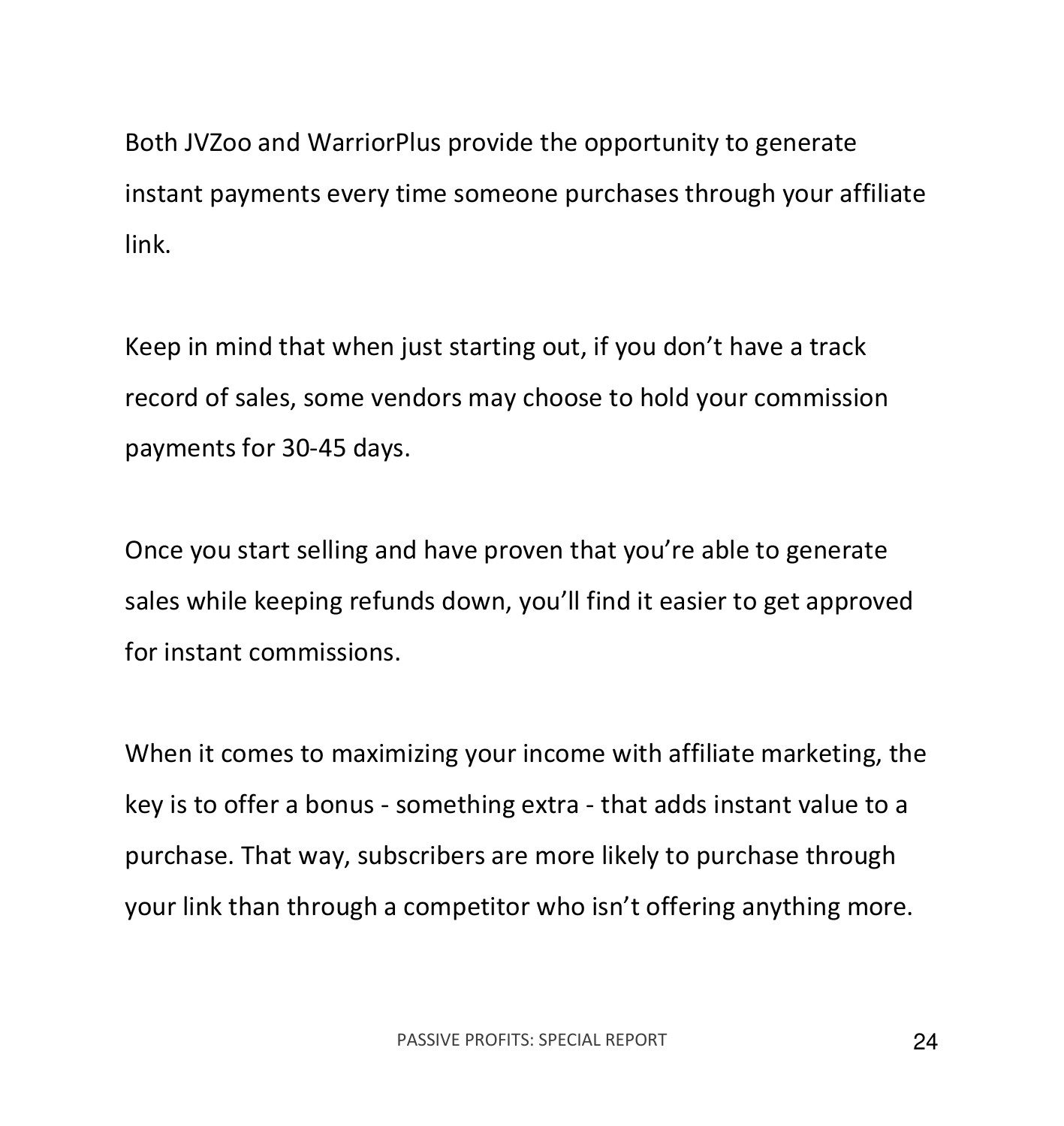In affiliate marketing, the strategy of offering bonuses is used all the time. Affiliates will package up auxiliary components and other tools that are relevant to the products they are promoting, and then present it to potential customers as a way of standing apart from other marketers.

And there is no shortage of bonus content and products you can create for virtually any type of affiliate campaign or niche market.

Simply find a missing link in the product and create a bonus product around fulfilling that need or extending the value of the product in some way.

Your bonus offer also needs to be either exclusive, limited or both. In many cases, your bonus offer will be the driving forcebehind whether a potential customer chooses to purchase the product through your affiliate link, or someone else's.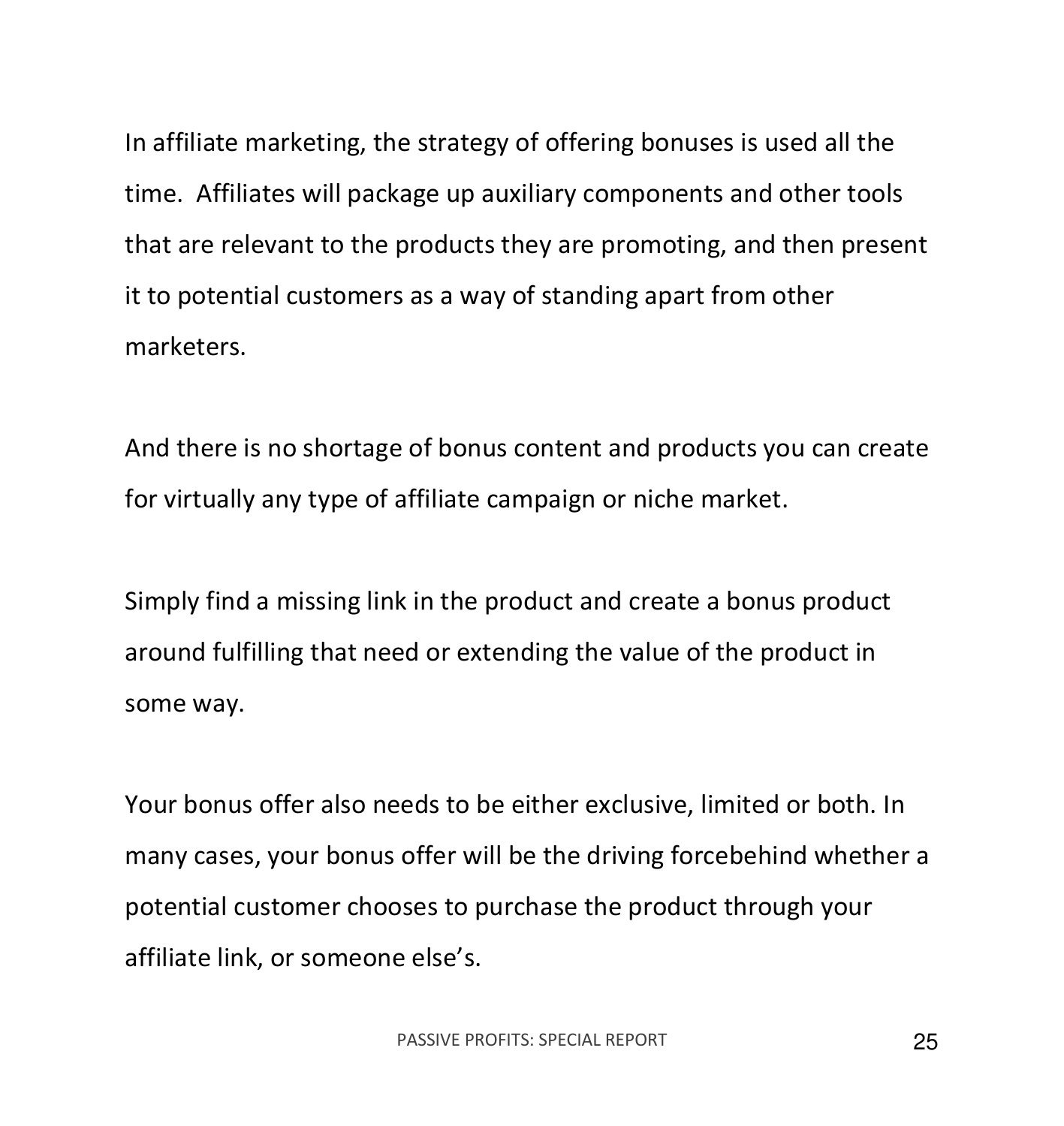It's also very important to use strong *'urgency motivators'* with every bonus offer. If people feel that there's no rush, chances are they'll continue looking around for a better offer, so make sure your bonus stands out.

So, how can you set up and manage bonus offers like this? You could manually set up download pages and track affiliates, or you could make it easier and use a product like [www.ConversionGorilla.com](http://www.conversiongorilla.com/) that simplifies the entire process.

Not only can you create landing and review pages but you can set up bonus products for just about any type of offer. Plus, they even give you some free bonus packages that you can slap your name on and use immediately.

*Here are a few other trusted affiliate networks worth exploring:*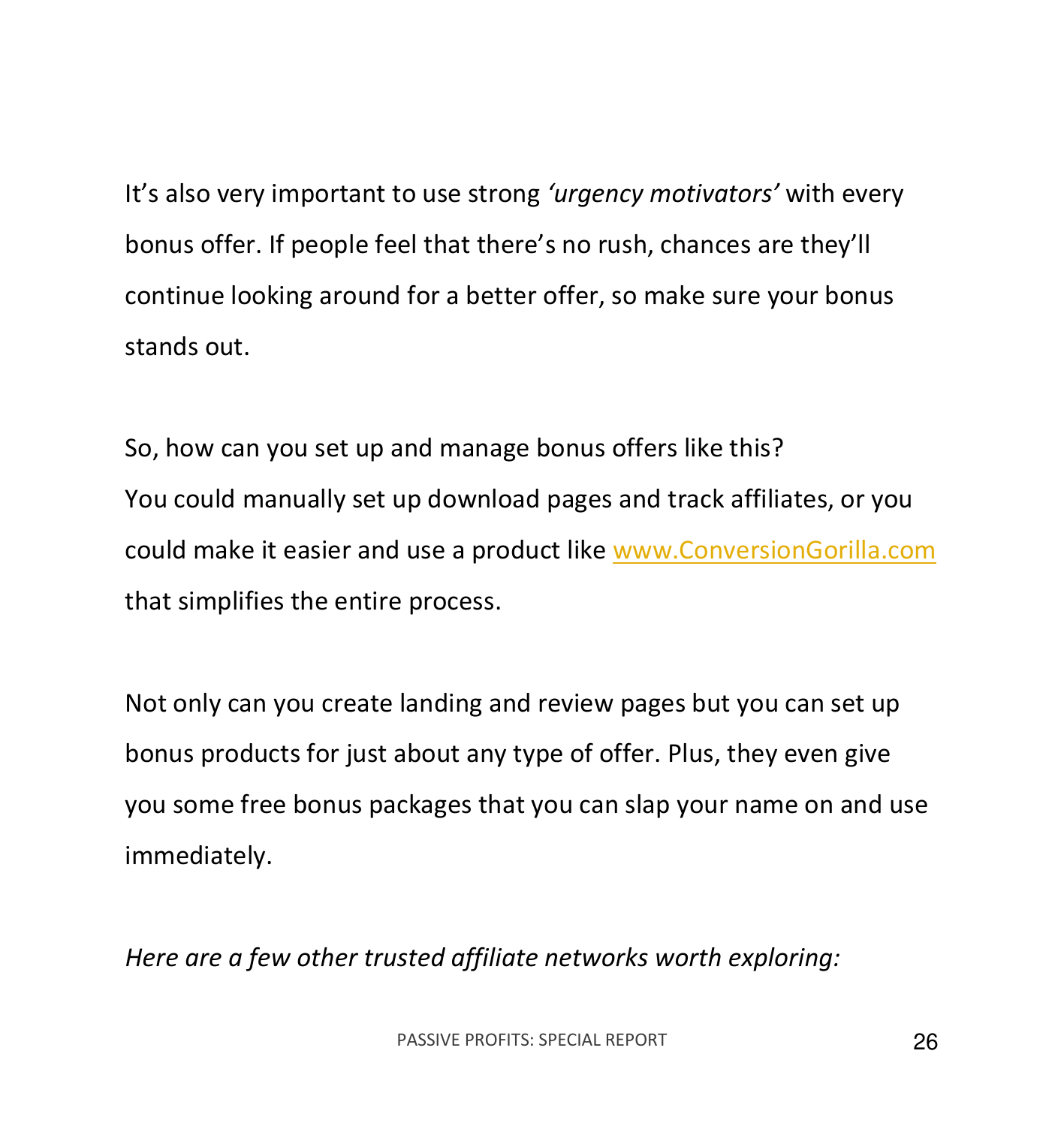#### **Commission Junction (CJ Affiliate)**

**>[>http://www.CommissionJunction.com](http://www.commissionjunction.com/)**

Otherwise known as "CJ.com", Commission Junction has been around for many years and is known to pay on time and provide unbeatable support. They feature hundreds of merchants across the board and regardless of the niche market or subject you are interested in promoting, they are bound to have a few lucrative choices from within their directory.

#### **Share A Sale**

#### **>[>http://www.ShareASale.com](http://www.shareasale.com/)**

ShareASale handles all payments on behalf of the merchants and offers thousands of products to promote. It's a great place to start.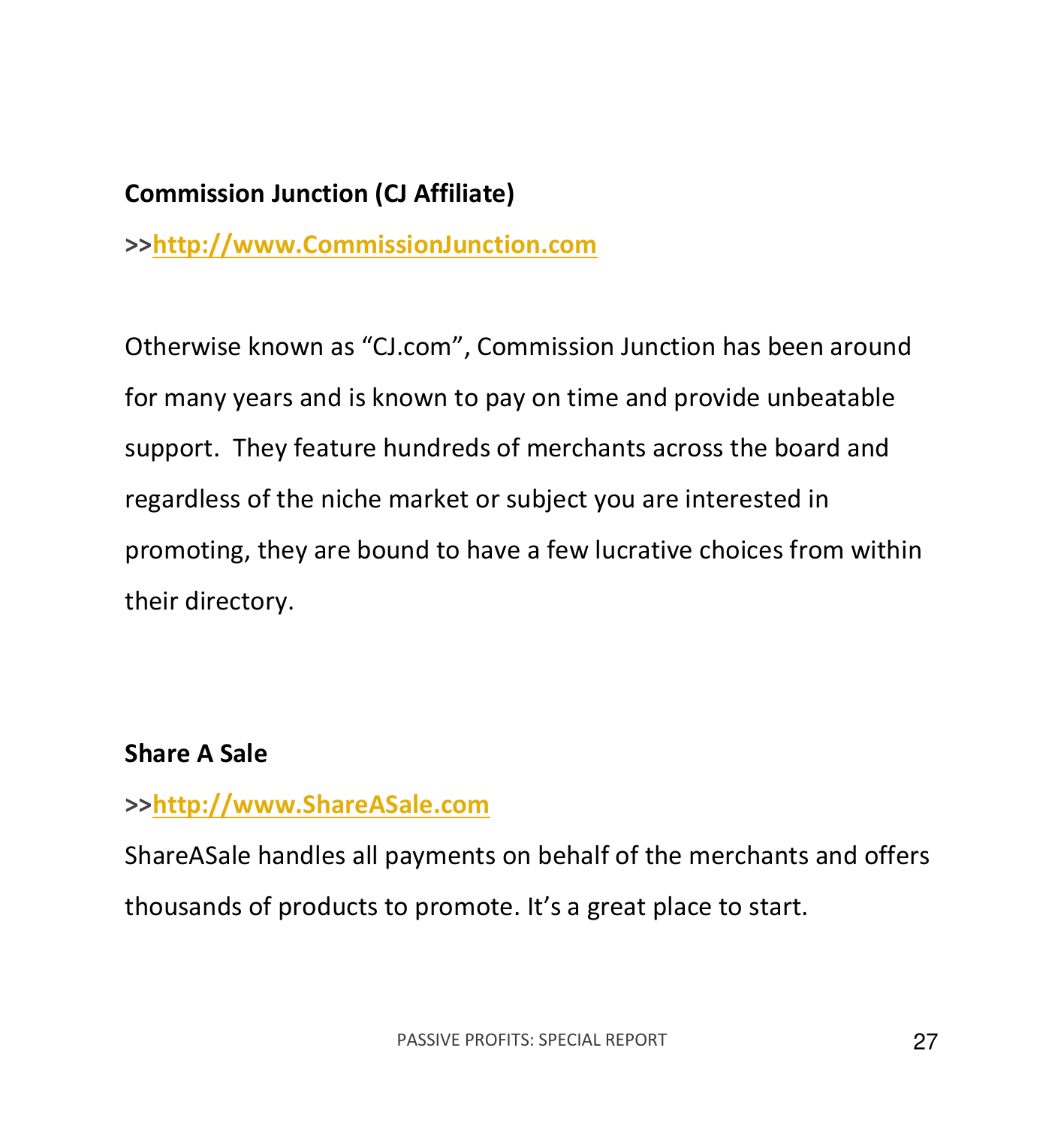#### **Rakuten Marketing**

#### **>[>https://www.rakutenmarketing.com/affiliate](https://www.rakutenmarketing.com/affiliate)**

Rakuten Marketing is an ever-growing affiliate marketplace and with it comes a great variety of lucrative and high paying affiliate opportunities.

#### **ClickBank**

**>[>http://www.ClickBank.com](http://www.clickbank.com/)**

ClickBank is an *internet* retailer of *top* quality

lifestyle *products* allowing manufacturers to sell their *products* &

digital *marketers* to promote them. They've been online for more than 18 years.

#### **Amazon Affiliate Program**

**>[>https://affiliate-program.amazon.com/welcome](https://affiliate-program.amazon.com/welcome)**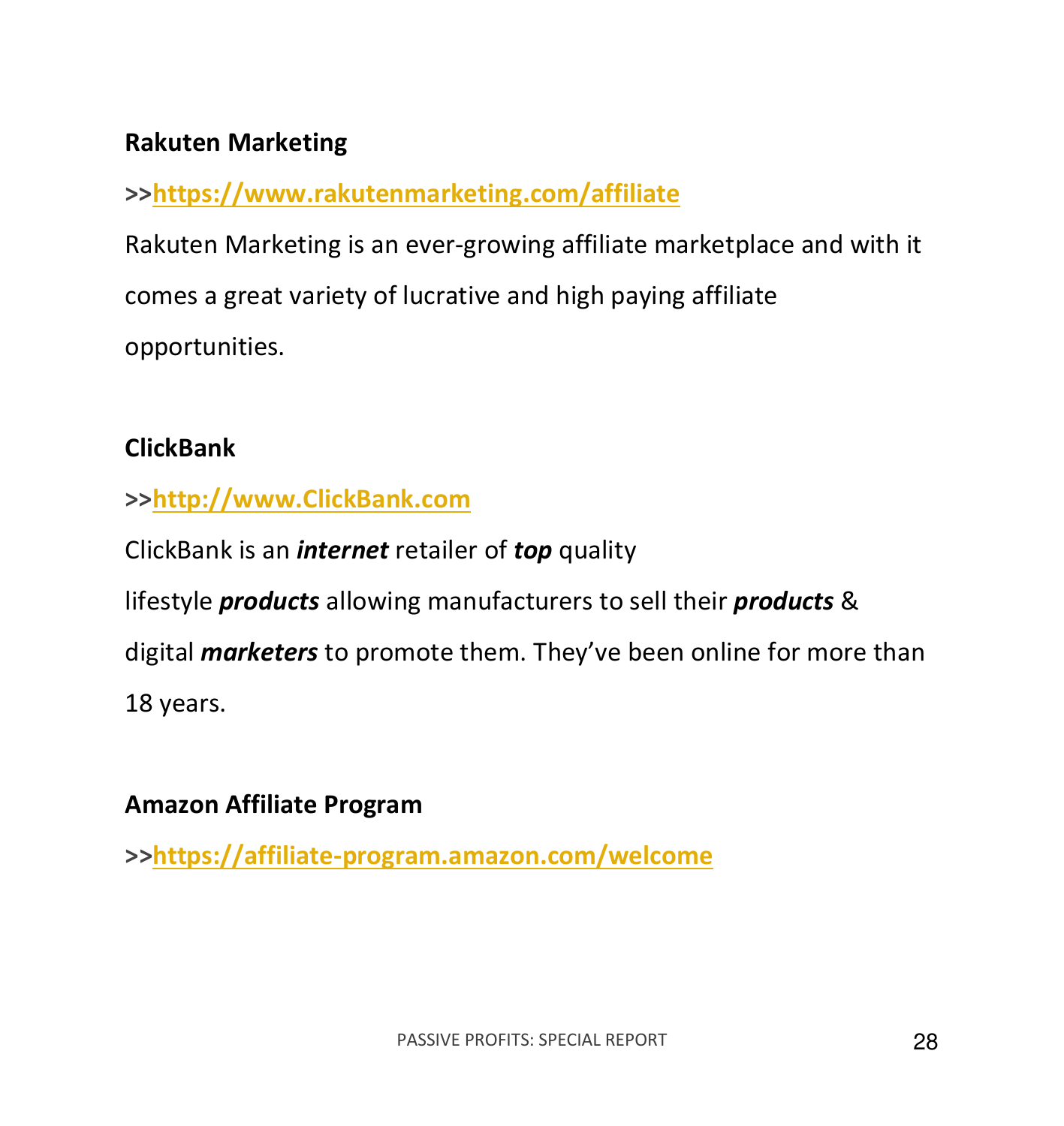The affiliate program is called "Amazon Associates Program". Easy to get started, very intuitive and unlimited products to promote ranging from low-end to very high cost.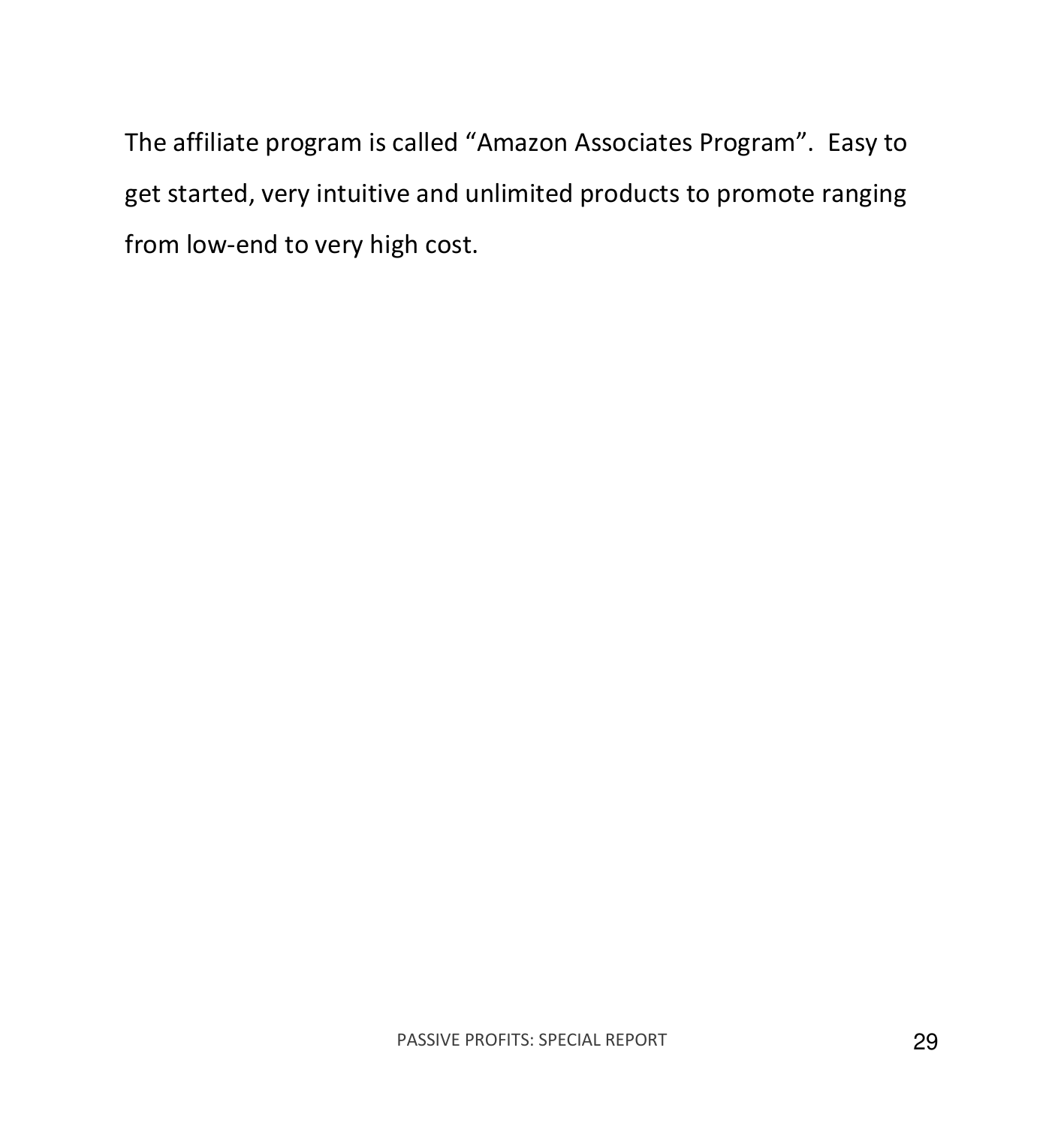## **Authority Passive Income**

There are **2** main steps involved in building an authority niche website:

#### **Create a unique brand.**

This involves everything from a catchy logo or catchphrase, setting up a blog using WordPress, and deciding on your website's theme and voice.

#### **Create outstanding content.**

Authority blogs are known for high-quality, informative and wellwritten content that is unique and full of thoughtful, useful information.

This means that if you aren't planning to write the content yourself you'll want to look for seasoned ghostwriters in your specific niche.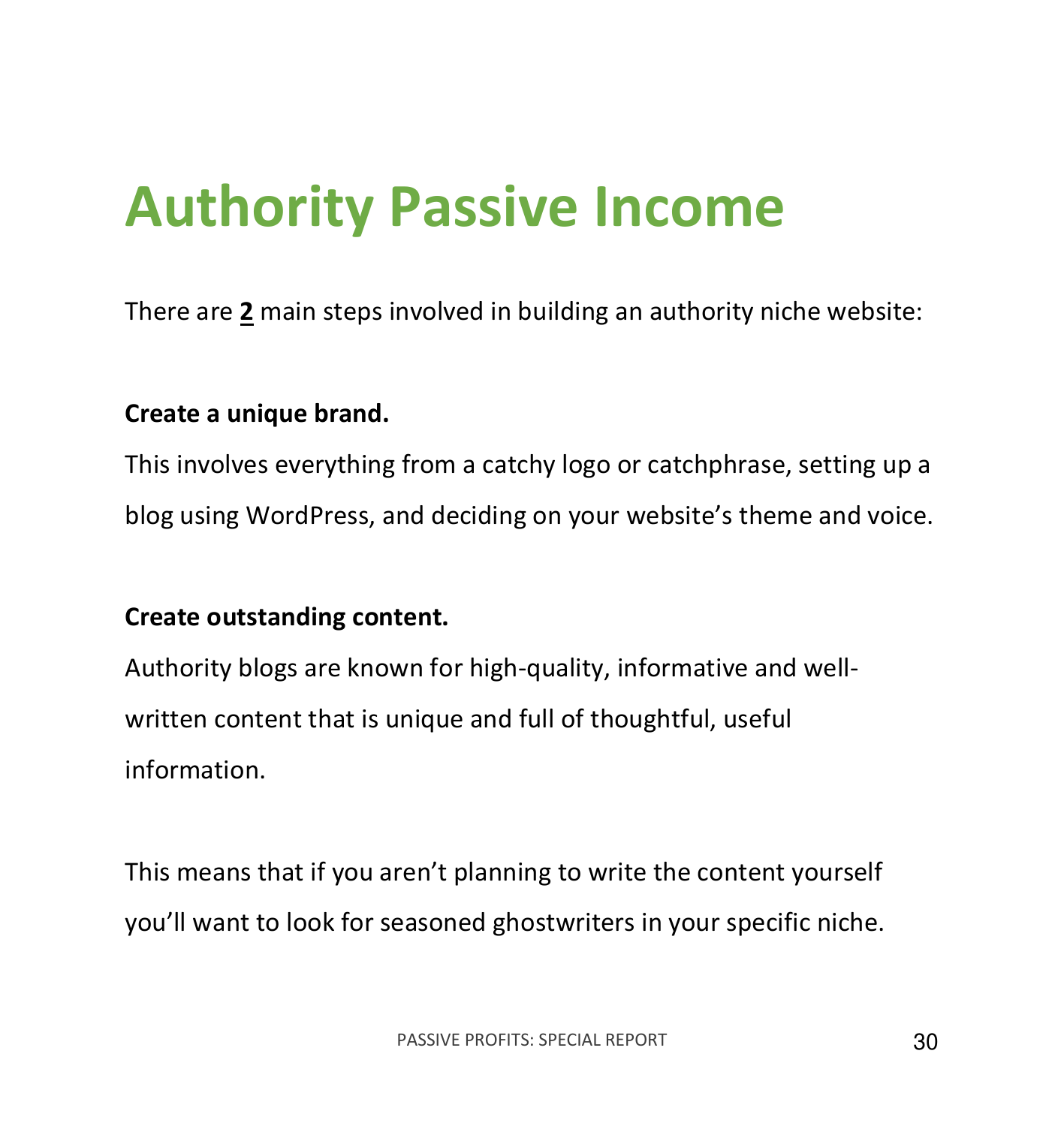That ensures they have experience and first-hand knowledge of the topics.

You always want to write content that does**3 very important things**:

**Connect with your readers.** Your content needs to resonate with your audience so they begin to see you as an authority or expert on the topic. This means that your content needs to be well-researched, actionable and comprehensive.

**Persuades your readers.** Your writing needs to motivate them into taking action, even if that action simply involves returning to your website again. In order to persuade readers, you need to earn their trust and convince them, through your content, that you are an expert on the topic.

**Excites your readers.** Your content should be something your readers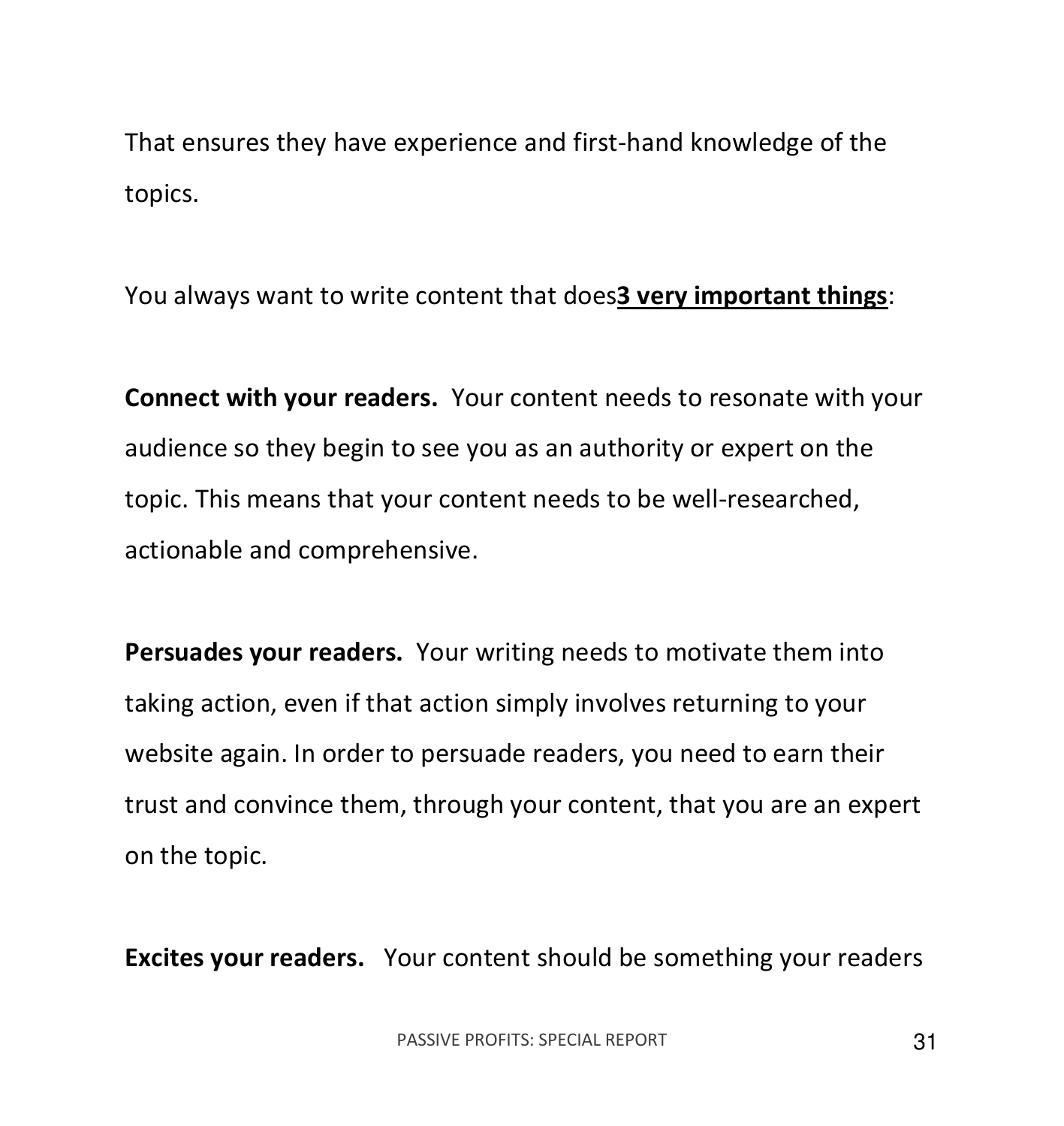want to share with their friends and family. This means that you need to deliver content that is different from other blogs, whether that is by offering a fresh perspective, or simply a unique angle.

Identifying your content's objective before you start writing is extremely important and will ensure that your material is direct, informative and hits the target.

Once you know what your objective is, concentrate on conveying your message in a concise, direct manner. Don't get wordy! Develop content that people will want to share because it speaks to them, communicates a positive message that supports your brand and demonstrates your knowledge on the topic.

You also want to make sure your content is fully optimized for the search engines so that you're able to drive targeted traffic to your site automatically.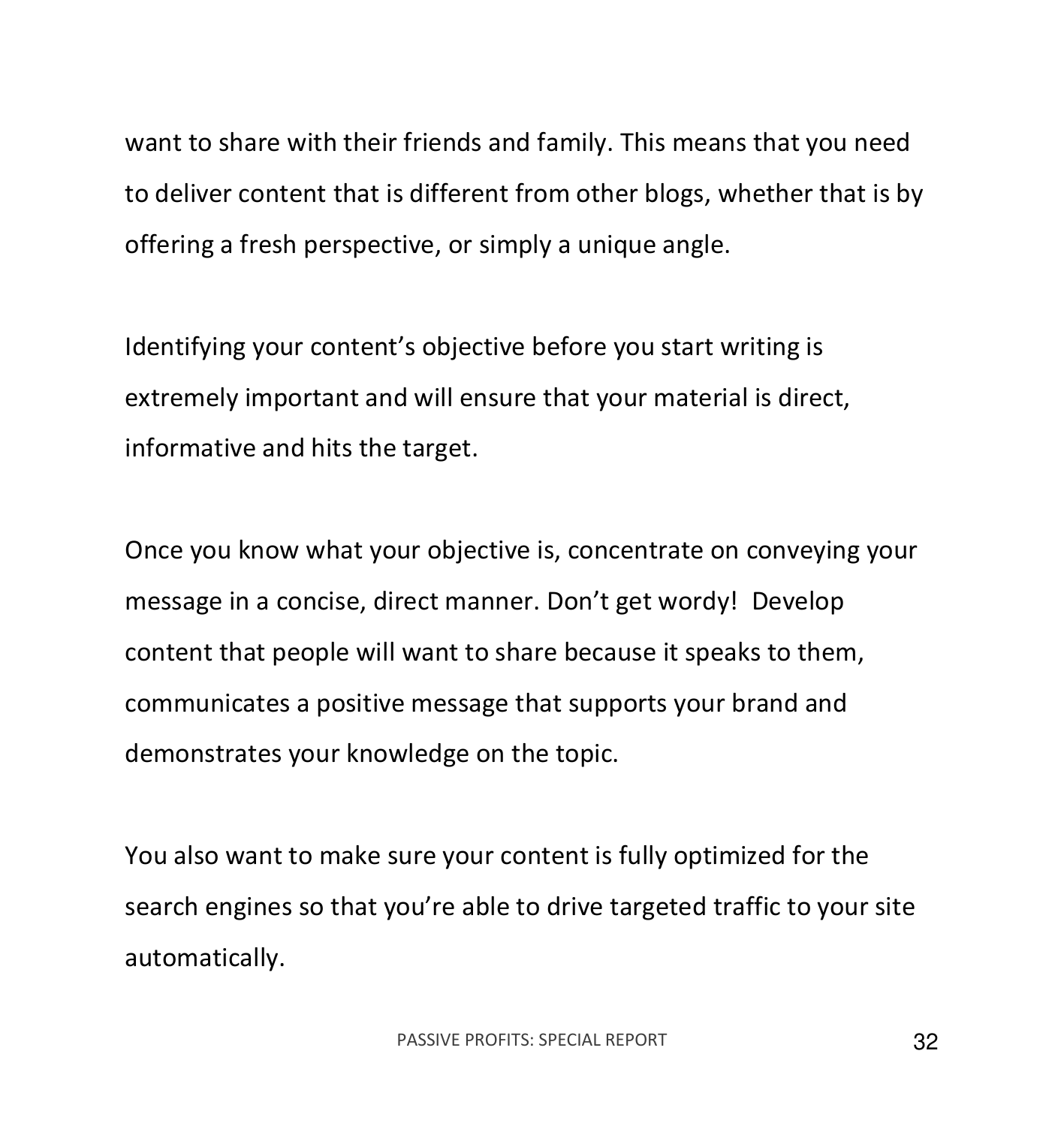One of the easiest ways to do that is to incorporate relevant keywords into your content as well as blog titles.

KeywordTool.io is great for finding keywords that are truly useful. They'll also show you estimated traffic and competition.

**KeywordTool.io**

**>[>https://keywordtool.io](https://keywordtool.io/)**

#### **Inject traffic into your website.**

You can do this several ways, including via automated marketing campaigns like Facebook ads.

While there's a bit of a learning curve involved in creating effective advertising campaigns, if you truly want to minimize how much time you spend on it, you could outsource all the marketing to PR experts.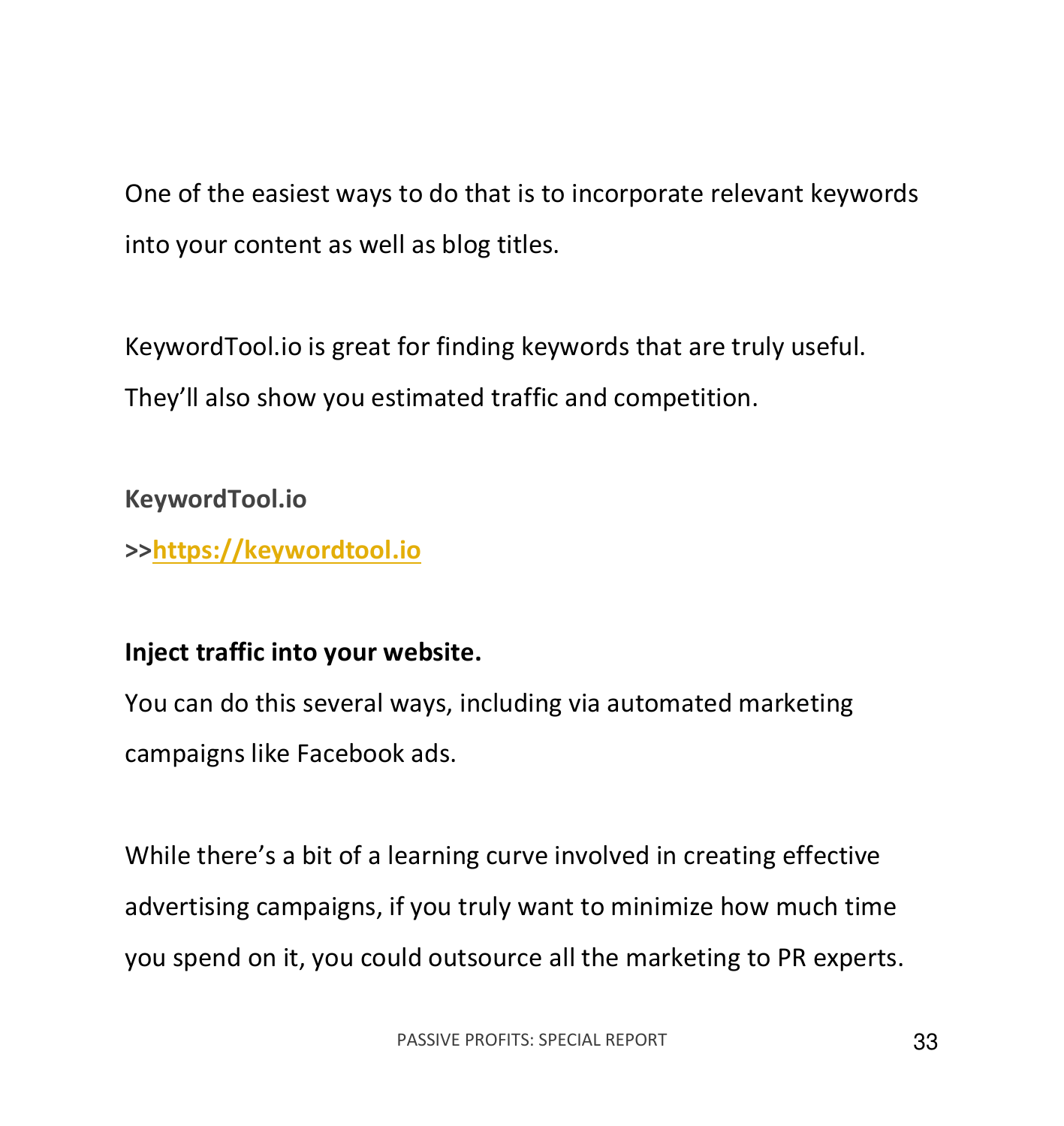One fantastic tool that makes it easy to research your competition, pinpoint influential blogs,and reveal their traffic sources is BuzzSumo.

They offer a free version so check it out:

#### **>[>http://www.BuzzSumo.com](http://www.buzzsumo.com/)**

One of the most important decisions you'll make when building an authority site is deciding on your niche market and the scope of your content. It's important to narrow down your focus so that you're able to attract a very specific market and then provide them with the kind of information they're looking for.

If you attempt to create an authority blog that includes a wide variety of content from several different niche markets, chances are you'll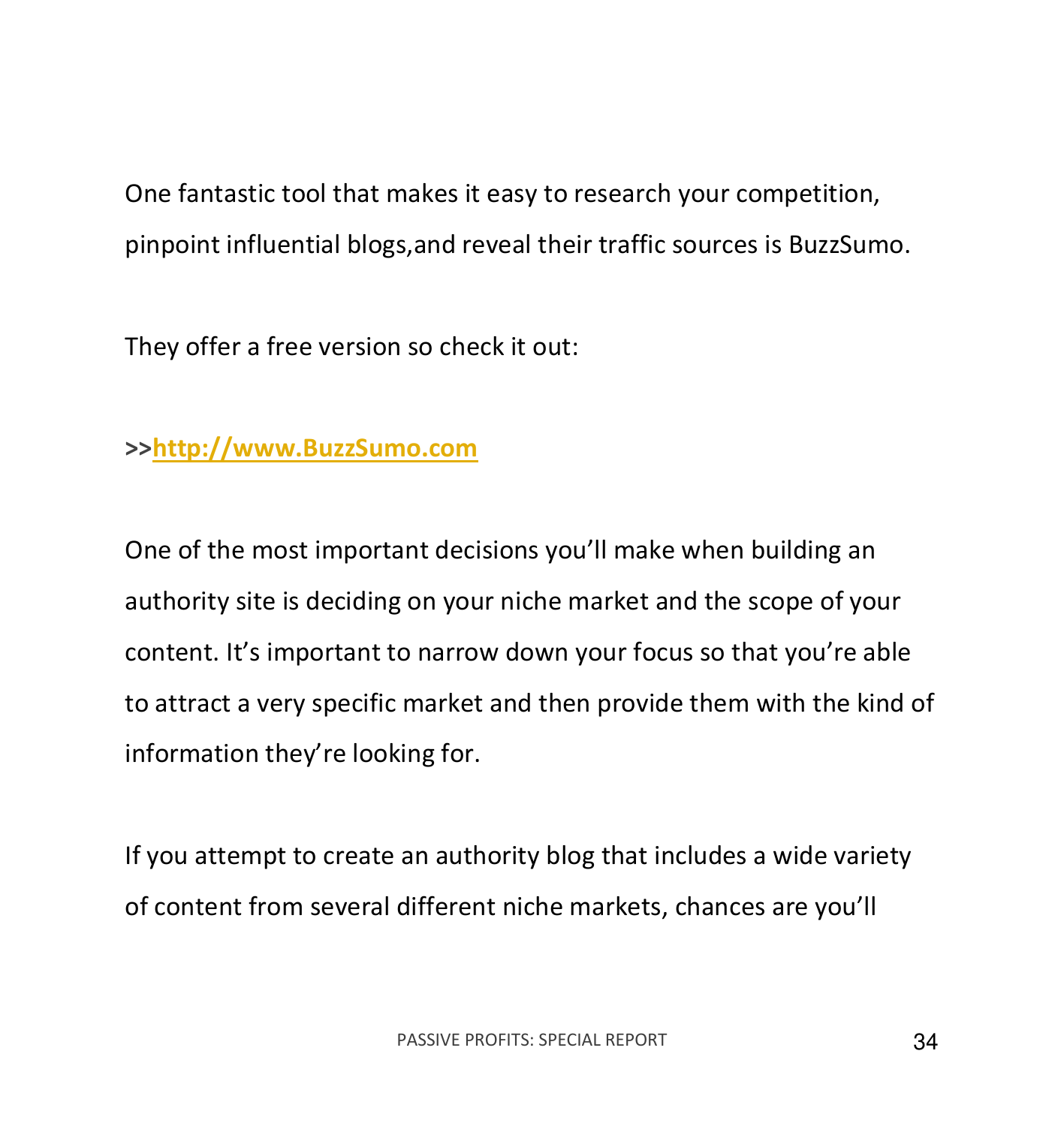confuse your visitors and convolute your brand. So, begin by focusing on a single evergreen niche and then expand.

One of the easiest ways to check for profitability of an **informationbased** niche is to check sites like Amazon for things such as:

- Books on the topic
- Magazines on the topic
- DVDs on the topic
- Book rankings which will indicate popularity
- Bestsellers lists

You want to see a lot of different books and products in your chosen category, and then analyze rankings to determine whether they are profitable, as well as how easy it would be for you to break into that market.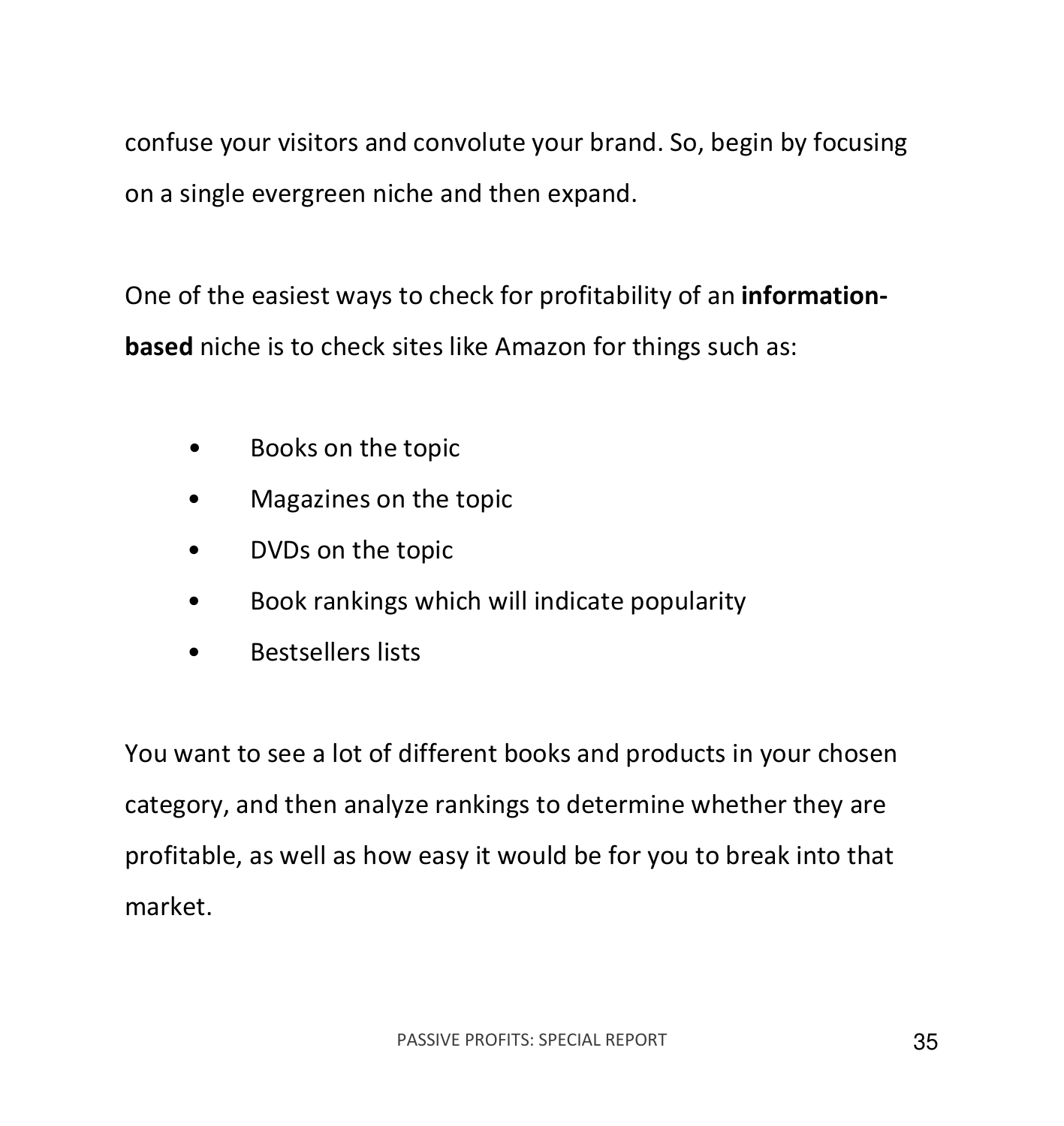Ultimately, the best niches are evergreen niches that already have:

- Unlimited products to promote.
- High demand and constant growth.
- A large, existing customer base.
- Lots of existing websites, products, and forums.
- And above all else, competition!

It's always best to focus on a niche that has already proven to be popular and profitable. Don't be afraid of competition, it's a sign that the niche is viable and worth pursuing.

When it comes to building your website, the easiest way to get started is by using WordPress. You can install it automatically with most hosting providers. You'll find tons of great tutorials for building your site at [http://www.WPBeginner.com](http://www.wpbeginner.com/)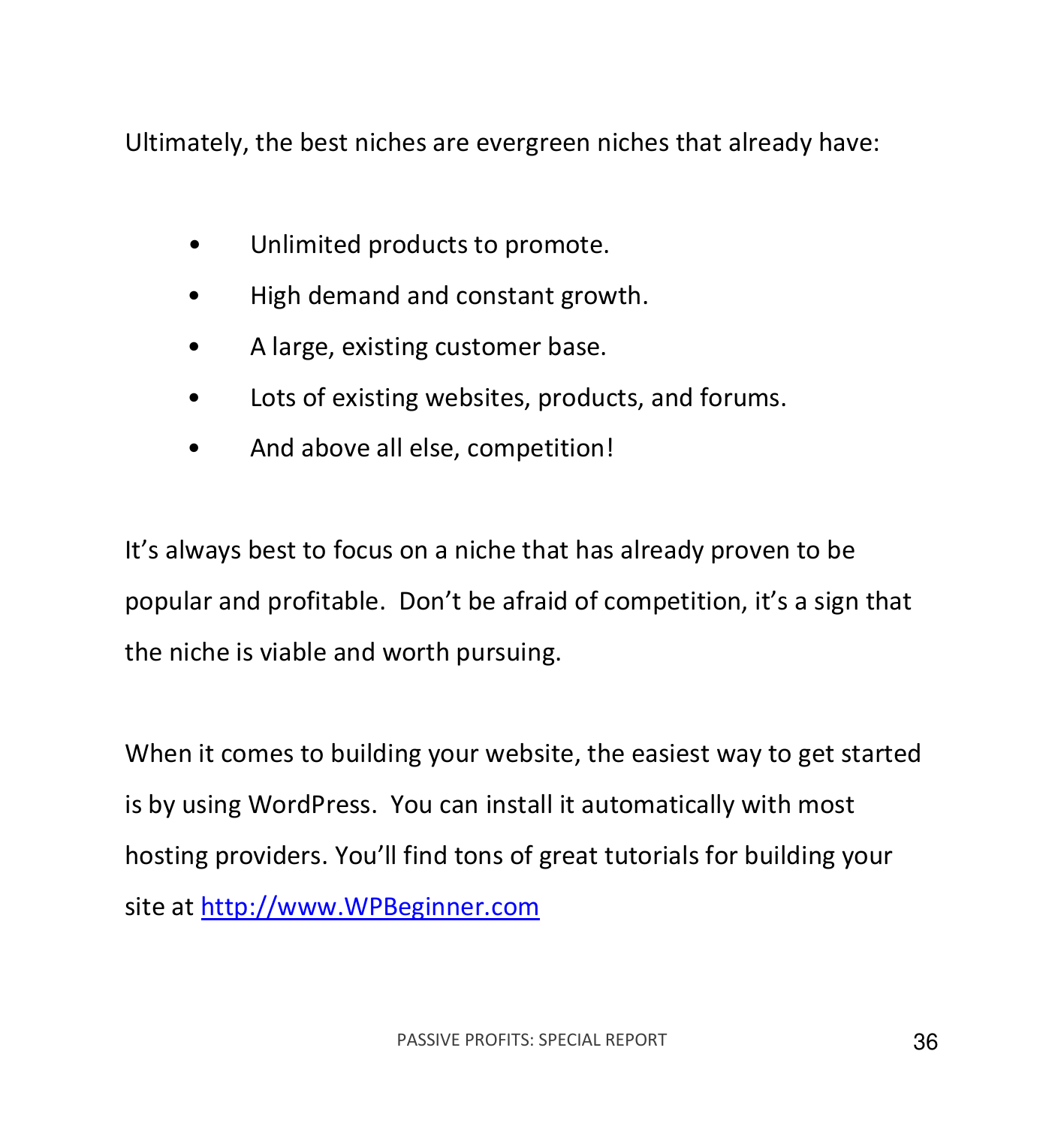Building a profitable authority niche site will take time. You'll want to outsource (or write) enough content to feed your blog for months to come while always optimizing your content for the search engines.

#### **The key to success with authority blogs is to be consistent.**

Consider hiring someone to maintain the website by publishing fresh content on a regular basis while responding to comments, updating plugins and helping to move your site along. It's well worth it!